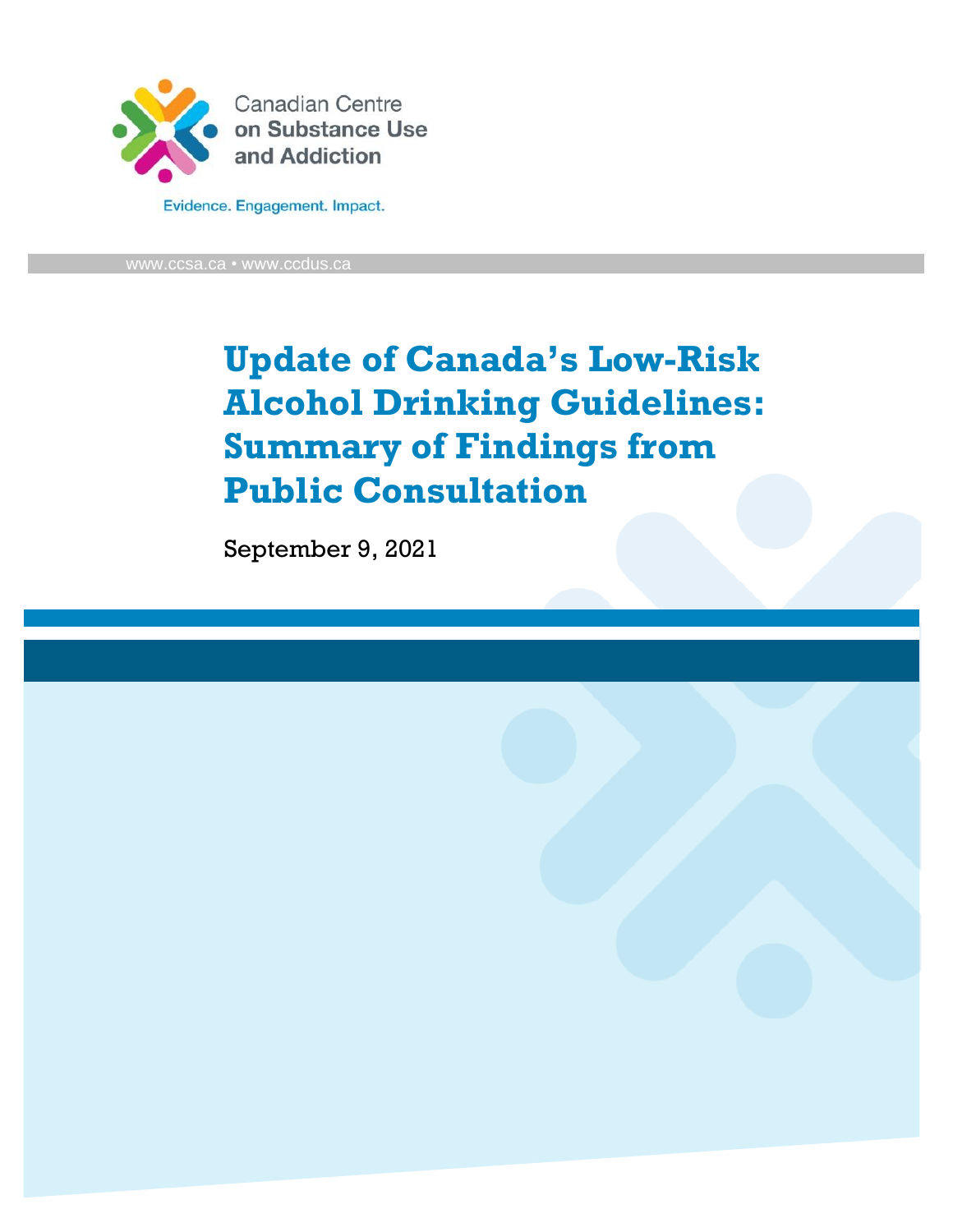# **Update of Canada's Low-Risk Alcohol Drinking Guidelines: Summary of Findings from Public Consultation**

This document was published by the Canadian Centre on Substance Use and Addiction (CCSA).

Suggested citation: Canadian Centre on Substance Use and Addiction. (2021). *Update of Canada's Low-Risk Alcohol Drinking Guidelines: Summary of findings from public consultation.* Ottawa, Ont.: Author.

© Canadian Centre on Substance Use and Addiction, 2021.

CCSA, 500–75 Albert Street Ottawa, ON K1P 5E7 Tel.: 613-235-4048 Email: info@ccsa.ca

Production of this document has been made possible through a financial contribution from Health Canada. The views expressed herein do not necessarily represent the views of Health Canada.

This document can also be downloaded as a PDF at www.ccsa.ca

Ce document est également disponible en français sous le titre :

*Le projet d'actualisation des Directives de consommation d'alcool à faible risque du Canada : résultats de la consultation publique*

ISBN 978-1-77178-862-5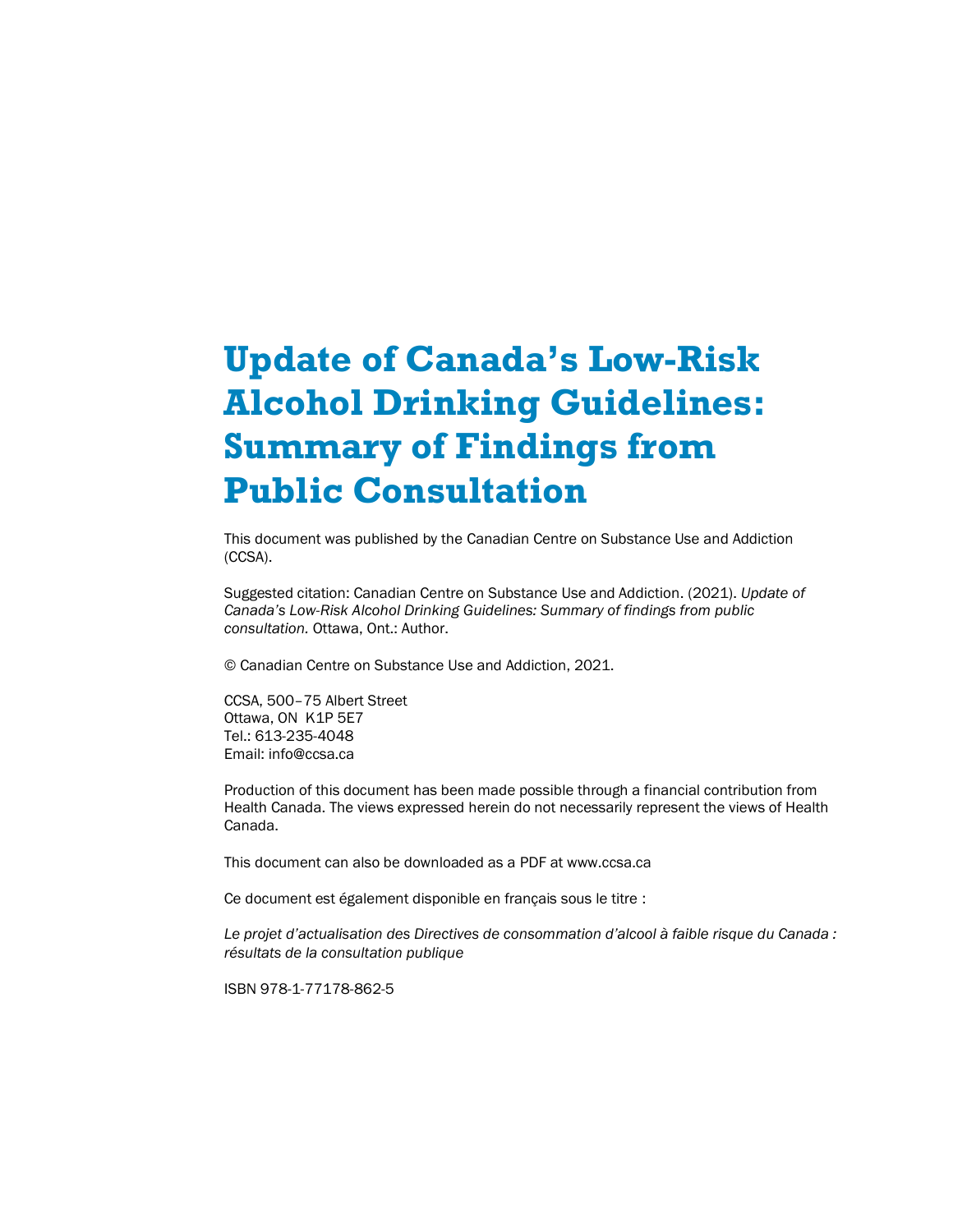# Table of Contents

| Awareness and Understanding of the Current LRDGs and Related Issues 5 |  |
|-----------------------------------------------------------------------|--|
|                                                                       |  |
|                                                                       |  |
|                                                                       |  |
|                                                                       |  |
|                                                                       |  |
|                                                                       |  |

## [About this Document](#page-19-1)

[This document was prepared](#page-19-1) by Catherine Paradis, PhD, Senior Research and Policy Analyst at the Canadian Centre on Substance Use and Addiction (CCSA), Christine Levesque, PhD, Research and Policy Analyst at CCSA, and Alan Santinele Martino, PhD, former Knowledge Broker at CCSA (who is now an instructor at the University of Calgary). This document was reviewed by members of the LRDGs Scientific Expert Panels and Executive Committee.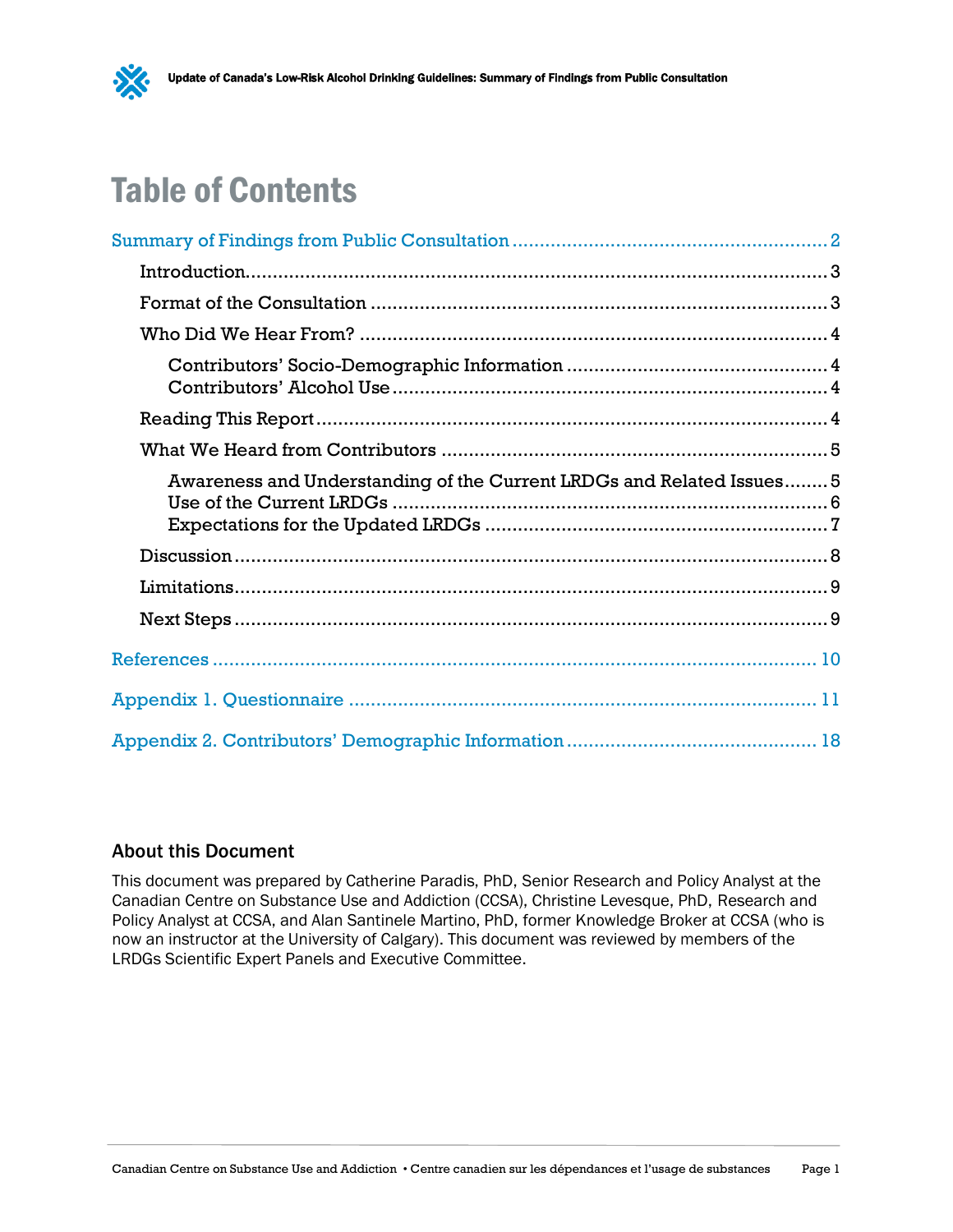# <span id="page-3-0"></span>Summary of Findings from Public Consultation

### **Key Messages**

- <span id="page-3-1"></span>• In spring 2021, CCSA held an online public consultation to hear what alcohol, health and well-being issues matter most and what is most useful to people. The consultation also aimed to obtain insights into the type of knowledge mobilization efforts that would increase awareness and use of the updated Low-Risk Alcohol Drinking Guidelines (LRDGs).
- A total of 4,809 submissions were received. Nearly all contributors were White, and three times more females than males submitted feedback. The majority self-identified as members of the general public, while about one-fifth self-identified as individuals with lived or living experience of an alcohol use disorder, and another fifth self-identified as healthcare professionals or providers.
- Nearly everyone who contributed said they currently consume alcohol with most drinking on a weekly basis and no more than two drinks on any day.
- About six out of 10 contributors said they were not aware of Canada's LRDGs. Among those who were aware, two-thirds said they used the guidelines mainly for "checking if they are drinking too much alcohol." Those who used the LRDGs also noted challenges with their use, the most common one being "not wanting to follow the LRDGs."
- These findings highlight the need for sustained public education to ensure people living in Canada are aware of the LRDGs, so they can make informed choices about drinking alcohol. Understanding the risks and benefits of drinking alcohol will help people understand why they should follow the guidelines.
- Contributors suggested the impact of drinking alcohol on mental health should be prioritized in the updated LRDGs. This topic was followed by the impact of drinking alcohol on physical health and how alcohol can impact people's lives, for example, violence, sexual assaults, or work or school absenteeism.
- Most contributors said the updated LRDGs should help them "to reduce their risk of experiencing alcohol-related harms" and "improve their knowledge about alcohol-related risks and benefits."
- Contributors' responses to some key questions, such as challenges when using the LRDGs and reasons for not using the guidelines, differed by sex and age. However, differences in the results by race nor ethnicity cannot be examined because about 98 percent of contributors self-identified as White.
- To better understand alcohol-related issues for people in key demographics, specifically women and youth, CCSA will hold focus groups before developing knowledge mobilization recommendations to increase awareness and use of the updated guidelines.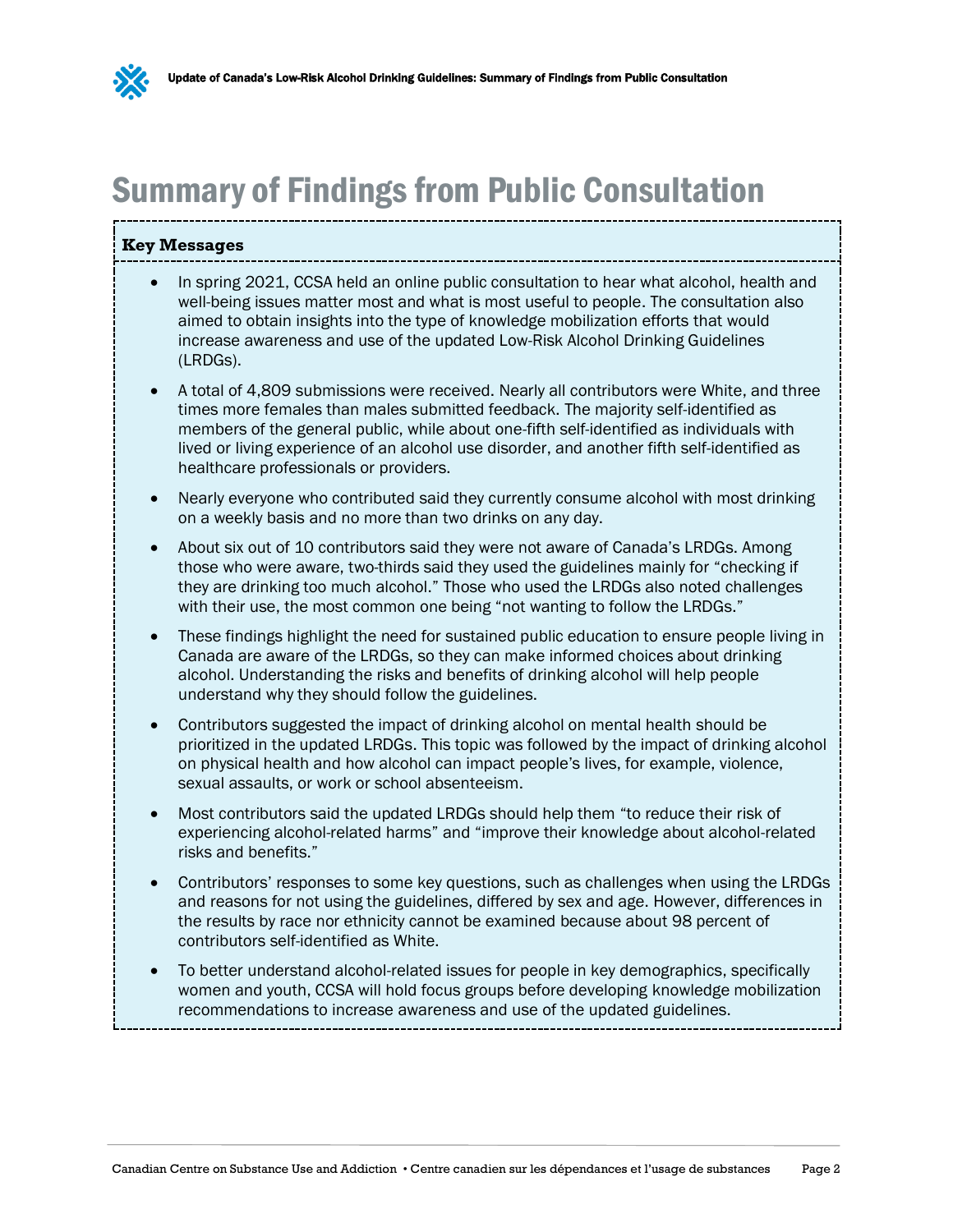## <span id="page-4-2"></span><span id="page-4-0"></span>**Introduction**

In Canada, the first Low-Risk Alcohol Drinking Guidelines (LRDGs) were released in 2011. They aimed to provide consistent information and messaging for people who want to reduce the risk of acute harms related to intoxication and chronic harms related to long-term alcohol use. Since then, new research has improved our understanding about the risks and benefits of alcohol use. Many countries have updated their alcohol use guidelines to reflect these advancements. In July 2020, CCSA received funding from Health Canada to lead the initiative to update the LRDGs to help people make well-informed and responsible decisions about their alcohol consumption.

In support of this initiative, CCSA held public consultation about the LRDGs to improve our understanding about the awareness and usage of the current LRDGs. This consultation will inform our work and help increase the use of the updated LRDGs in Canada.

The consultation findings serve two purposes. First, the overall level of awareness, understanding and use of the current LRDGs will provide insights into the range and type of knowledge mobilization efforts that would increase awareness and use of the updated guidelines. Second, indications about what alcohol, health and well-being issues matter most and is most useful to people living in Canada will inform the experts' decisions and deliberations during the guidelines update,<sup>1</sup> per the GRADE approach (Guidelines International Network and McMaster University, n.d.).

To help people in Canada make more informed decisions about alcohol consumption, this public consultation collected feedback from those most interested. A total of 4,809 submissions were received in response to this consultation and while the results are not considered to be representative of the views of all people living in Canada, this level of response demonstrates a tremendous interest for the provision of alcohol-related advice and information.

## <span id="page-4-3"></span><span id="page-4-1"></span>**Format of the Consultation**

The online public consultation was held for six weeks. It was open to all people in Canada from March 8 to April 18, 2021. The consultation was promoted widely through CCSA's website, e-blasts, social media, and national and regional digital news media advertisements.

A total of 22 questions focused on different themes, including:

- Awareness about the current Canadian LRDGs
- Knowledge about standard drinks and current recommended limits
- Best approaches for getting information about alcohol consumption
- Whether and how the contributors were using the current LRDGs
- Reasons for using the current LRDGs
- What is most useful with the current guidelines
- Challenges when using the current LRDGs
- Needs and expectations for the updated guidelines
- Topics to be prioritized in the first update of the Canadian LRDGs

<sup>1</sup> The LRDG update project involves three Scientific Expert Panels, one focusing on the impacts of alcohol consumption on physical health, one on the social and mental health effects, and the third on knowledge mobilization. For a complete list of experts go t[o www.ccsa/lrdg](http://www.ccsa/lrdg)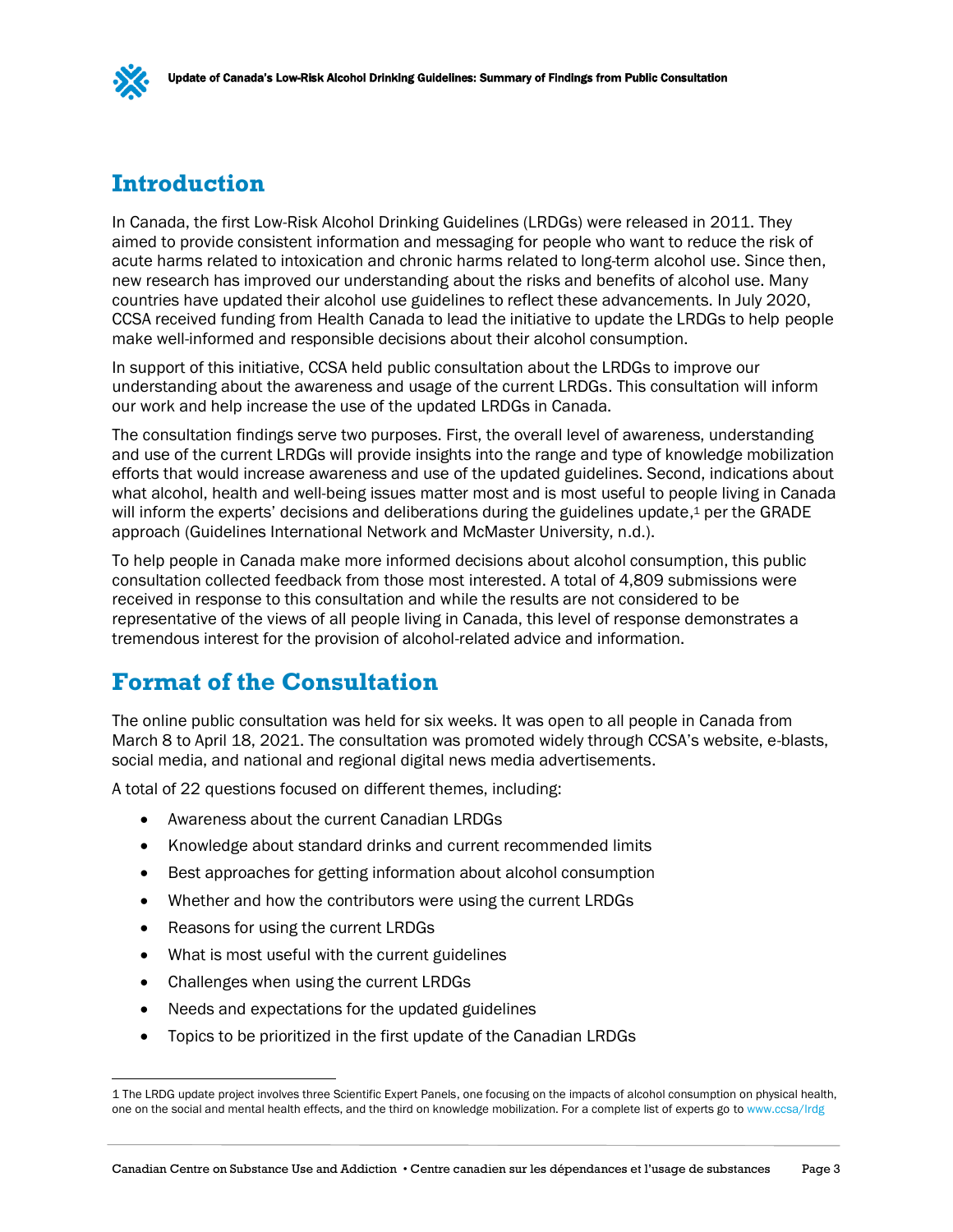

Nearly all questions were closed-ended questions, which allowed the contributors to choose from a list of pre-selected options. A few were open-ended. Answers to these questions will be published in a complementary summary report at a later date. The public consultation questionnaire is presented in Appendix 1.

## <span id="page-5-4"></span><span id="page-5-0"></span>**Who Did We Hear From?**

For this consultation, contributors were able to submit feedback on more than one occasion if desired. Feedback accumulated is an amalgamation of all input received. Not all contributors answered all questions. However, for a submission to be considered complete, contributors had to officially submit their responses by reaching the end of the questionnaire. If a submission only included responses to the socio-demographic questions but not the other questions pertaining to the LRDGs, the submission was excluded.

### <span id="page-5-5"></span><span id="page-5-1"></span>*Contributors' Socio-Demographic Information*

People who submitted feedback came from all 13 provinces and territories. Responses were received in both French (*n* = 251, 9%) and English (*n* = 2,570, 92%)2. Nearly all contributors selfidentified as White ( $n = 4,352,91\%$ ). They were relatively young as 9% ( $n = 434$ ) reported being younger than 25 years old, with most reporting being between 25 and 29 (*n* = 754, 16%), 30 and 34 (*n =* 839, 17%) or 35 to 39 years old (*n* = 677, 14%). More females (*n* = 3,578, 77%) than males (*n* = 1,020, 22%) participated.

When asked to select the group or groups they felt best described them, the majority self-identified as members of the general public (*n* =3178, 66%). About one-fifth (*n* = 914, 19%) reported having lived or living experience with an alcohol use disorder. An additional one-fifth (*n* =886, 18%) selfidentified as healthcare professionals or providers.

## <span id="page-5-6"></span><span id="page-5-2"></span>*Contributors' Alcohol Use*

Nearly all people who responded to this consultation used alcohol in the previous 12 months (*n* = 4353, 91%) and did so frequently (i.e., two to three times a week [*n* = 1168, 24%], four to five times a week [*n* = 699, 15%] or on a daily basis [*n* =760, 16%]). The majority who contributed to the consultation and who use alcohol reported drinking no more than two alcoholic beverages on those days they drink alcohol (*n* = 2593, 59%), while 31% (*n* = 1375) reported usually having three to five drinks and 9% (*n* = 383) reported six or more drinks.

For more details about the contributors' socio-demographic information, see Appendix 2.

# <span id="page-5-7"></span><span id="page-5-3"></span>**Reading This Report**

Findings in this summary report reflect the views of those who participated in the consultation. They are not representative of the views of all people living in Canada and do not reflect the perspectives

<sup>2</sup> A technical problem prevented us from collecting information about the province of residence during the first week of the survey. Postconsultation analyses allowed us to conclude that those who responded in French during this period are likely to be Quebec residents.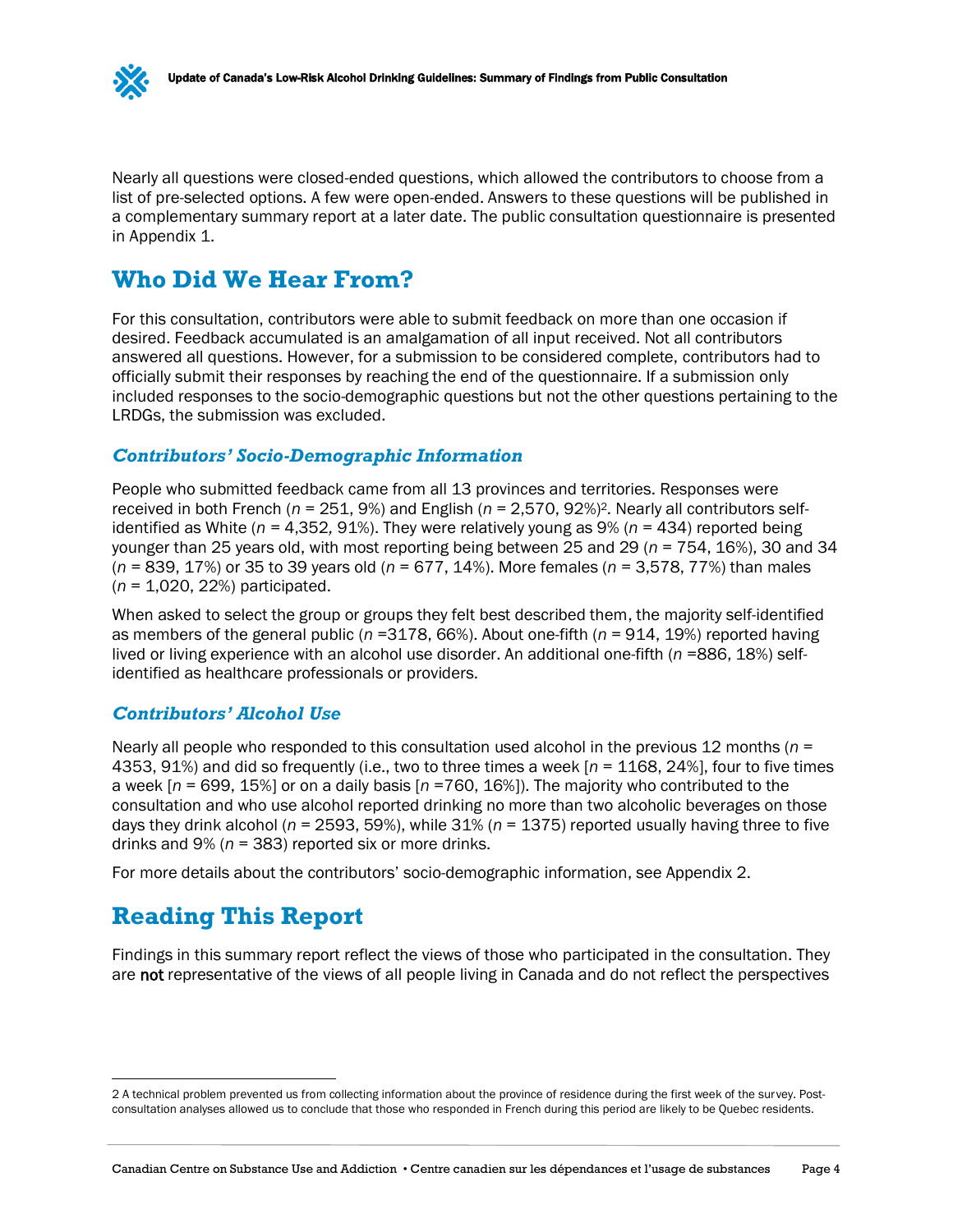of the broader general public. Rather, the findings offer a thematic overview of the feedback that was submitted through the consultation process by interested contributors.<sup>3</sup>

Since the feedback is derived from a non-probability sample, percentages are presented throughout the report to provide a more comprehensive picture of the results — not as an attempt to generalize to all people living in Canada. To avoid confusion about the generalizability of the results, individuals who participated in the online consultation are referred throughout this report as "contributors."

The LRDGs are intended for the general population but according to the terms of reference for the project (Canadian Centre on Substance Use and Addiction, 2021), the updated guidelines need to include specific recommendations for at-risk groups such as youth and females. Because these groups' perspectives are important, the next section not only covers results from all contributors but also highlights when females responded differently than males and when youth responded differently than older contributors.

# <span id="page-6-0"></span>**What We Heard from Contributors**

### <span id="page-6-1"></span>*Awareness and Understanding of the Current LRDGs and Related Issues*

- <span id="page-6-3"></span><span id="page-6-2"></span>• Among the 4,809 submissions, only a third of contributors said they had previously heard of the current LRDGs (*n* = 1,845, 38%).
	- $\circ$  Exactly the same proportions of females ( $n = 1,419,38\%$ ) and males ( $n = 398,38\%$ ) were aware of the LRDGs.
	- o Only a quarter of those younger than 25 years old had heard about the LRDGs (*n* = 112, 26%), compared with 40% (*n* = 1,713) of those aged 25 and older.
- Most contributors said they primarily got information about alcohol consumption in the previous year from the internet and social media (*n* = 2,226, 46%), and word of mouth (*n* = 1,819, 38%).
	- $\circ$  Contributors younger than 25 years old said word of mouth was their primary source of information (*n* = 261, 60%), followed by the internet or social media (*n* = 208, 48%).
- Among contributors who said they were aware of the LRDGs, more than a quarter  $(n = 508,$ 28%) had heard about the guidelines from the internet and social media (e.g., Facebook, Twitter, Instagram). Another quarter (*n* = 479, 25%) said they had heard about them from public health and health organizations (e.g., a hospital, treatment centre) and nearly a quarter ( $n = 419$ , 23%) said they heard about them from healthcare professionals (e.g., doctors, nurses, social workers).
	- $\circ$  Contributors younger than 25 years old said they had heard about the LRDGs primarily at school, college or university (*n* = 55, 49%).
- Those who said they were aware of the LRDGs were asked about the weekly and daily limit of alcohol use for their sex.

<sup>3</sup> This public consultation is one part of the larger project of updating the LRDGs. At a later stage, CCSA will conduct targeted consultations and interviews to gain detailed insight on the views of at-risk groups, such as youth, women and people with chronic diseases, and stakeholders who have promoted the current guidelines or related topics.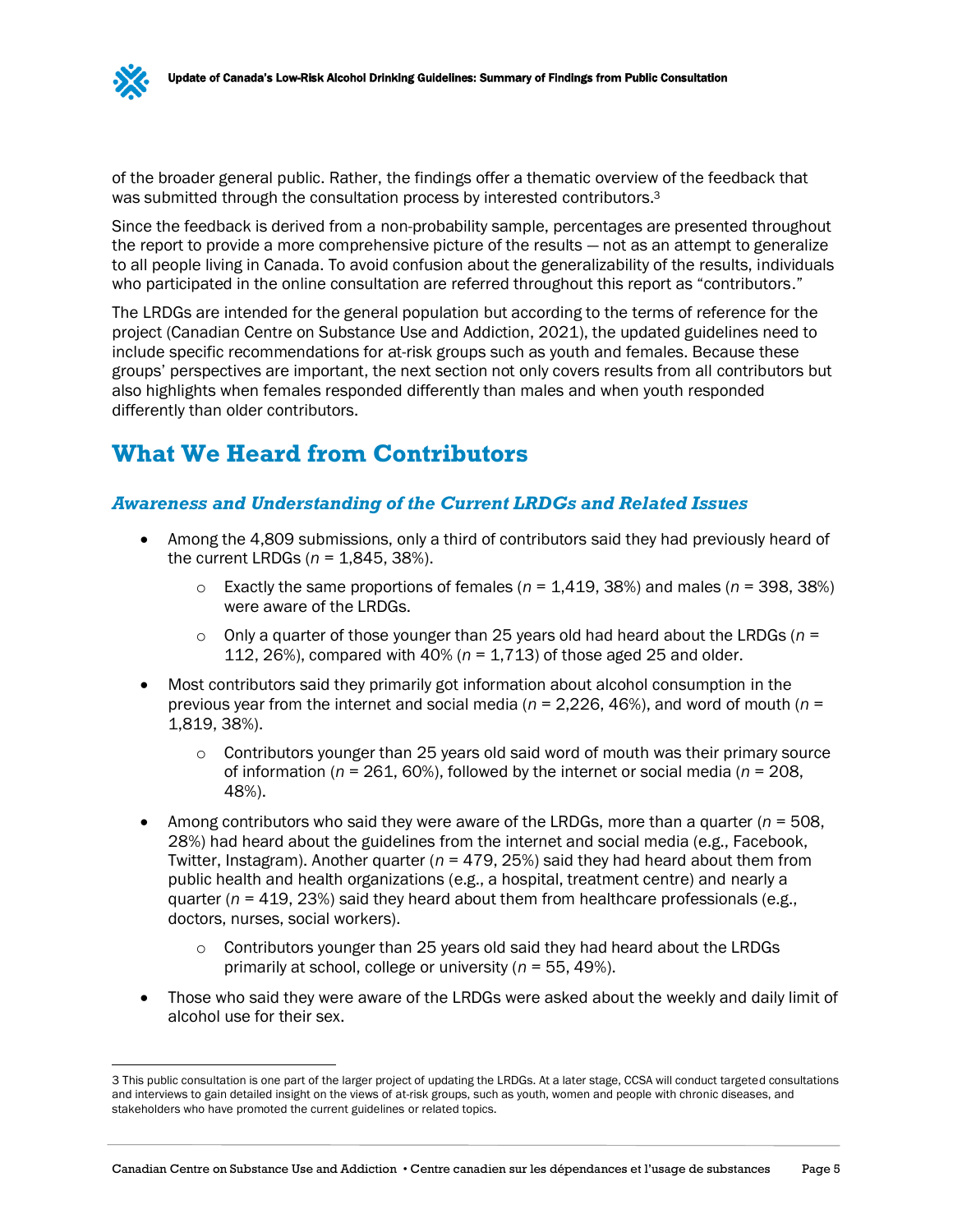

- $\circ$  Nearly four out of 10 female ( $n = 555, 39\%$ ) and male ( $n = 152, 39\%$ ) contributors correctly identified what the current LRDGs recommend weekly (i.e., a maximum of 10 drinks a week for females and 15 drinks a week for males) (Canadian Centre on Substance Use and Addiction, 2018).
	- Contributors younger than 25 years old were less likely to correctly identify the current LRDGs' weekly limit for their sex.
- $\circ$  Nearly half of female contributors ( $n = 680, 48\%$ ) knew that the limit is a maximum of two alcoholic drinks per day, while more than a third (*n* = 529, 37%) gave a lower limit (i.e., one or fewer than one alcoholic drink per day). A smaller proportion of male contributors (*n* = 174, 44%) knew that three alcoholic drinks per day is the limit, while fewer said it was lower (i.e., two, one or fewer than one alcoholic drink per day) (*n* = 167, 42%).
	- **Contributors younger than 25 years old were more likely than older** contributors to underestimate the weekly limit for their sex.

## <span id="page-7-0"></span>*Use of the Current LRDGs*

- <span id="page-7-1"></span>• Among the 1,845 contributors who said they had heard of the current LRDGs, about twothirds said they used them  $(n = 1,171, 63\%)$ .
	- $\circ$  About the same proportions of female ( $n = 913, 64\%$ ) and male contributors ( $n =$ 245, 62%) reported to have used the LRDGs.
	- $\circ$  A little more than half of contributors younger than 25 years old said they have used the LRDGs ( $n = 65$ , 58%), compared with nearly two-third of those aged 25 and older (*n* = 1,093, 64%).
- Contributors who have used the LRDGs said the most useful purpose of the guidelines is to check whether they are drinking too much alcohol (*n* = 430, 37%), get tips about drinking more safely *n* = 259, 22%) and obtain information about the long-term risks and benefits of drinking alcohol (*n* = 237, 20%). In fact, items like checking whether they are drinking too much alcohol (*n* = 613, 42%) or getting information about the long-term risks and benefits of alcohol consumption ( $n = 487$ , 34%) are also the main reasons they reported for using the guidelines.
- Contributors who have used the LRDGs also reported challenges with their use. Most of them said they sometimes do not want to follow the guidelines ( $n = 413$ ,  $35\%$ ), it is not clear to them what a "standard drink" is (*n* = 212, 18%) and the standard drinks in the guidelines do not represent the types of alcoholic beverages they typically drink (*n* = 196, 17%).
	- $\circ$  About twice as many female ( $n = 145, 16\%$ ) as male ( $n = 20, 8\%$ ) contributors said one challenge for not using the guidelines is that other people, whose views are important to them, do not really care about the guidelines.
	- $\circ$  Not being clear whether the guidelines apply to them is a challenge that was identified by three times more contributors younger than 25 years old (*n* = 14, 22%) than those aged 25 and older (*n* = 70, 7%).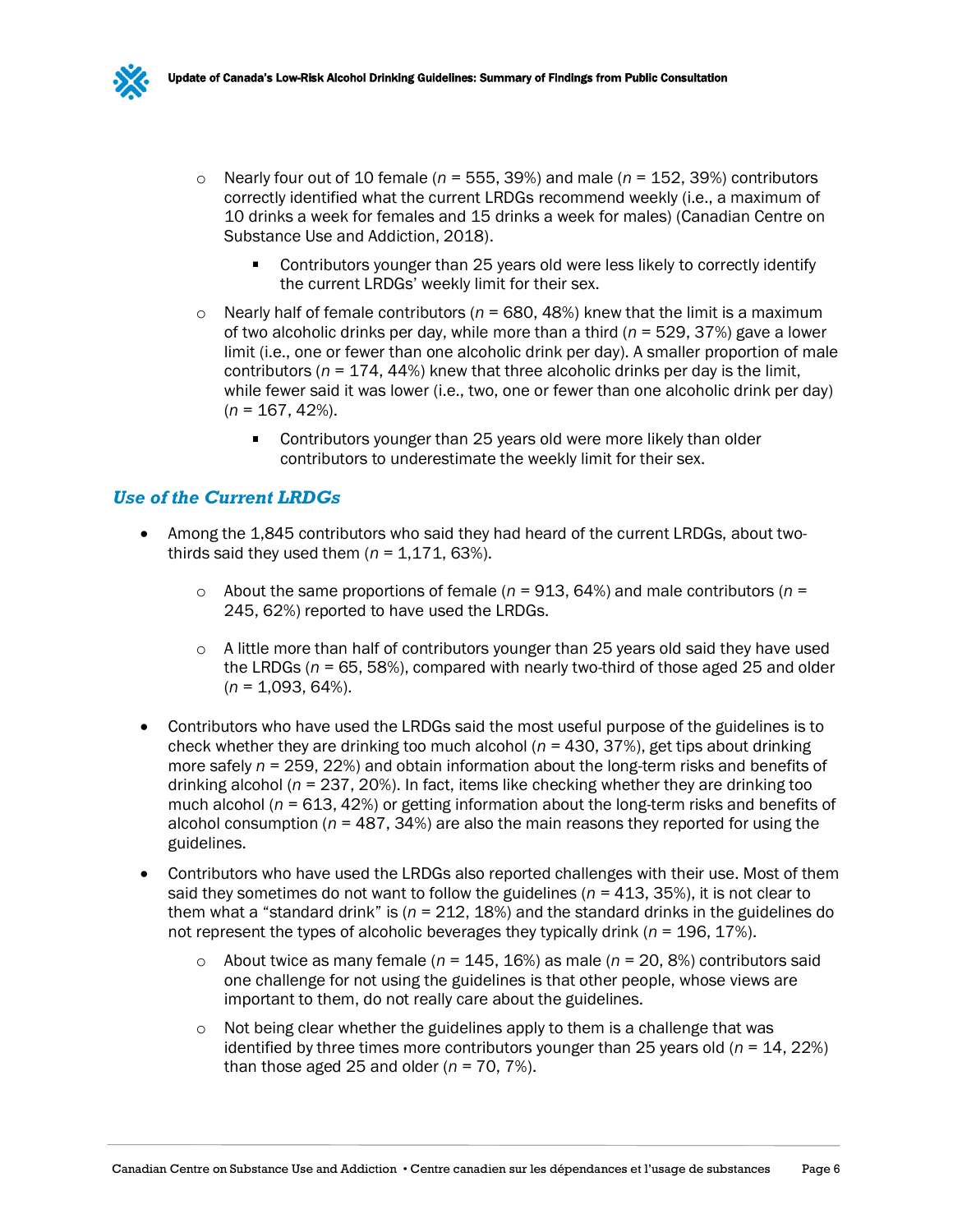- Contributors who have used the LRDGs said they were extremely (*n* = 501, 43%) or moderately (*n* = 441, 38%) familiar with the concept of a standard drink. Most said that when they use alcohol, they count the number of standard drinks they consume almost every time (*n* = 396, 34%) or occasionally/sometimes (*n* = 328, 28%).
	- $\circ$  Fewer contributors younger than 25 years old than older contributors said they were extremely familiar with the concept of a standard drink (*n* = 16, 25%, compared with *n* = 477, 44%)
- Contributors who have heard about the LRDGs but have not used them (*n* = 397, 22%) said it was because they already drink little alcohol or in moderation (*n* = 156, 39%), they do not want to follow the guidelines (*n* = 90, 23%) or the suggested limits are too low (*n* = 72, 18%).
	- $\circ$  Compared with males, female contributors were more likely to note that they did not use the guidelines because they already drink in moderation (45% for female and 28% for male contributors) and less likely to note that it is because the suggested limits or too low (15% for females and 25% for males) or that they do not want to follow the guidelines (20% for females and 30%) for males.
	- $\circ$  Compared with older contributors (aged 25 years and older), those younger than 25 years old were more likely to note that they did not use the guidelines because they do not want to follow the guidelines (36% for younger and 21% for older contributors) and because they think it is unlikely drinking alcohol will harm them (15% for younger vs 6% for older).

## <span id="page-8-0"></span>*Expectations for the Updated LRDGs*

Contributors were clear on what topics they thought CCSA should prioritize in the update of the guidelines. This included, in order of prioritization:

- <span id="page-8-1"></span>1. The impact of drinking alcohol on mental health (i.e., anxiety or depression) (*n* = 3,887, 80%).
- 2. The impact of drinking alcohol on physical health, such as the link between alcohol and cancer, cardio-vascular disease or liver disease (*n* = 3,399, 71%).
- 3. How drinking alcohol can affect people's lives. For example, the link between alcohol and violence, sexual assault or work or school absenteeism (*n* = 2,655, 55%).
	- Female and male contributors provided different input. Females' top three priorities were the impact of drinking alcohol on mental health (*n* = 3,091, 85%), on physical health (*n* = 2,633, 72%) and on people's lives (*n* = 2,072, 56%). Males' top three priorities were the effect of drinking alcohol on mental health (*n* = 735, 71%), on people's lives (*n* = 353, 51%) and how to drink alcohol more safely in specific circumstances (*n* = 442, 42%). Less than a third of males indicated that the impact of alcohol use on physical health should be a priority of the update  $(n = 325, 31\%)$ .
	- Compared with older contributors, those younger than 25 years old were more likely to identify how to drink alcohol more safely in specific circumstances (59% for younger contributors and 42% for older) as a priority for the update.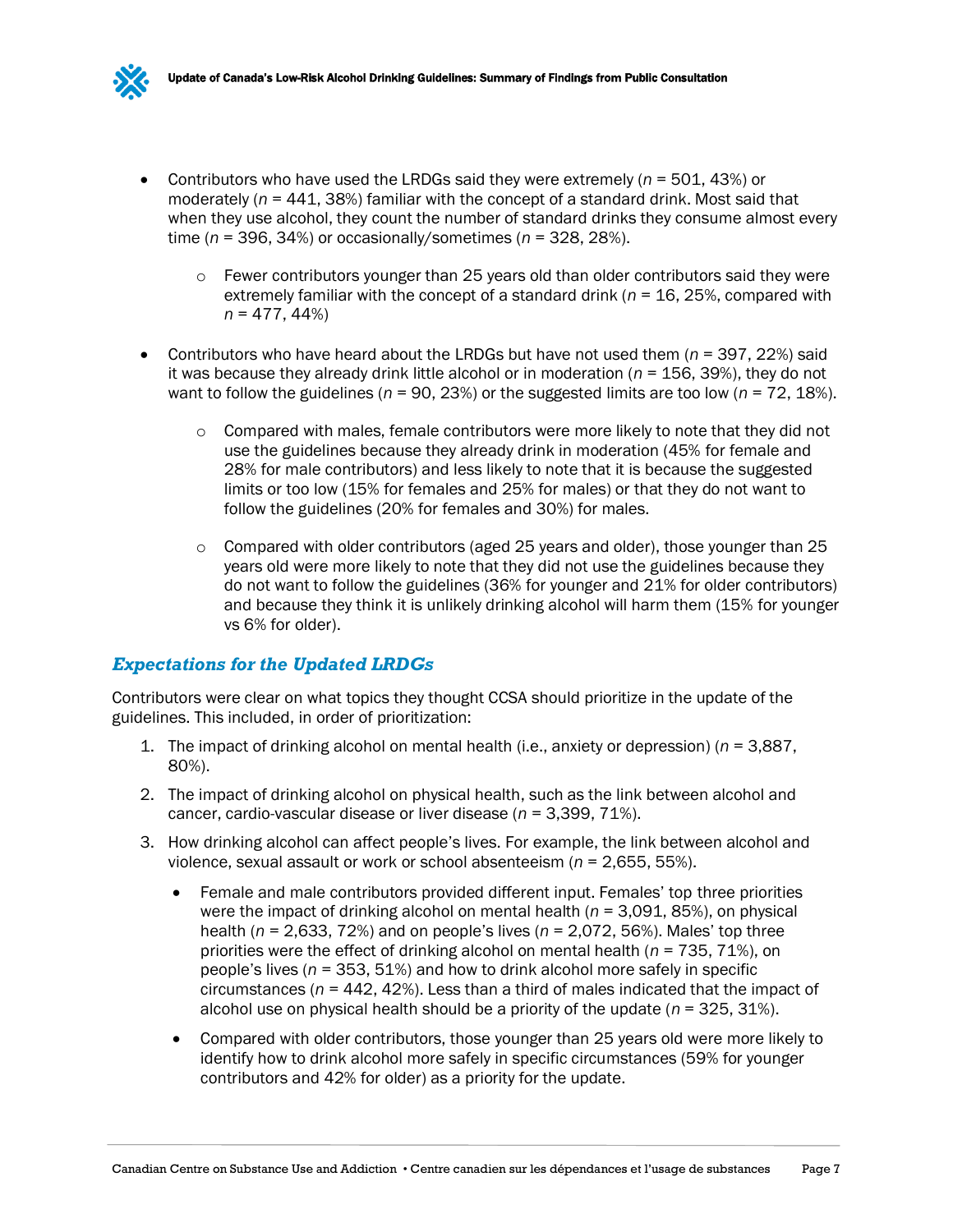Most contributors said they think the updated guidelines should help them reduce their risk of experiencing alcohol-related harms (*n* = 2,775, 58%) and improve their knowledge about alcoholrelated risks and benefits (*n* = 2,660, 55%).

## <span id="page-9-1"></span><span id="page-9-0"></span>**Discussion**

An important finding from the public consultation is that the majority of contributors reported not being aware of the current LRDGs. Of those who were aware of the current guidelines, two-thirds reported using them, mainly to check whether they were drinking too much alcohol and to obtain information about the long-term risks and benefits of alcohol consumption. Taken together, these findings highlight the value of the LRDGs to inform individuals about low-risk drinking and the need for dedicated resources for sustained public education efforts. Increasing awareness and understanding of the updated LRDGs among people in Canada will better equip them to make informed choices about their consumption of alcohol.

Other countries that recently reviewed their alcohol guidelines have also found few people were aware of their guidelines. Because of this, experts responsible for updating alcohol guidelines in these countries have formulated clear knowledge mobilization recommendations. For example, a report to the Chief Medical Officers in the United Kingdom stated that alcohol guidelines need a wellfunded launch campaign and continued promotion, and that health warnings and consistent messaging should appear on all alcohol advertising, products and sponsorship (UK Chief Medical Officers, 2016). In France, a group of experts mandated by the Directorate-General for Health and the Inter-Ministerial Mission against Addictive Behaviour concluded that alcohol guidelines are "only one element of a unified public discourse that aims to prevent the risks associated with alcohol consumption." They recommended that the alcohol guidelines be accompanied by broad social media marketing campaigns and supported by health professionals. They also recommended a general health warning that any alcohol use poses health risks4. and to put warning, nutrition and standard drink labels be put on alcohol containers (Santé publique France, 2017).

Another key result of this public consultation in Canada is that among contributors who said they use the LRDGs, the most often cited challenge with using the guidelines was "not wanting to follow the LRDGs". This result points to the importance of not only informing people about the existence of the guidelines but also about the reasons for their existence. Without fully understanding risks and benefits associated with alcohol use, people are unlikely to understand why they should follow the guidelines. In the United Kingdom, the Guidelines development group recommended that the Chief Medical Officers publish a more extensive narrative about the basis for the new guidelines and clearly communicate updated evidence about the risks and the protective effects of alcohol use (UK Chief Medical Officers, 2016).

The Canadian public consultation also aimed to gather information about what issues matter most to people and what is most useful for them. Contributors said the updated LRDGs should prioritize the impact of drinking alcohol on mental and physical health, and how alcohol can impact people's lives, including violence, sexual assaults and work and school absenteeism, for example. The effect of alcohol use on mental health was cited as the top priority. This result may be explained by the context of the 2020-2021 COVID-19 pandemic during which people living in Canada have reported lower self-perceived mental health (Findlay & Arim, 2020). Still, the result aligns with previous findings that 18% of people aged 12 and older needed some help in the previous year with their

<sup>4</sup> Message in the French document: "Toute consommation d'alcool est à risque pour la santé."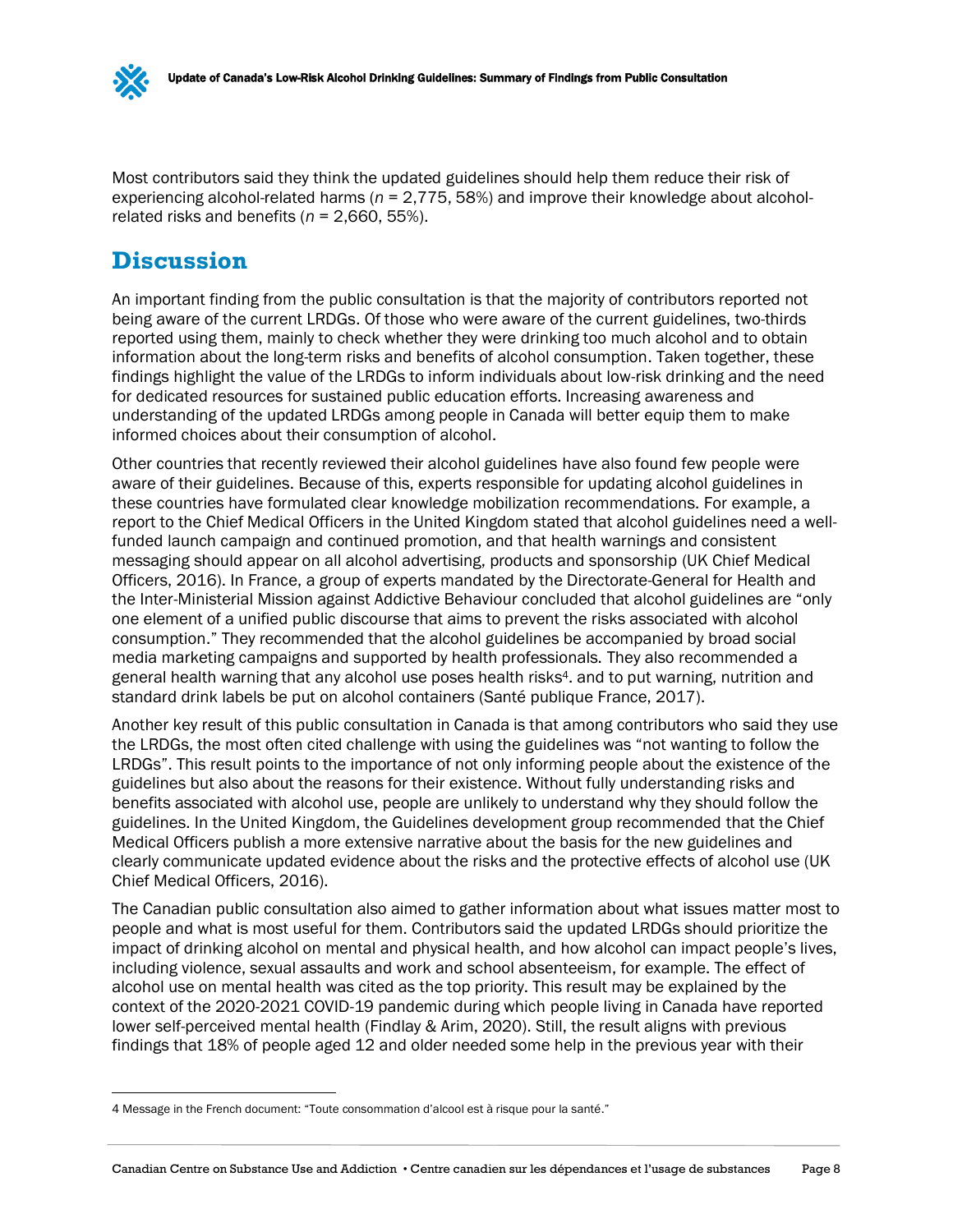mental health, including for their use of alcohol or drugs, and that nearly half of those felt their needs were either unmet or only partially met (Statistics Canada, 2019).

Lastly, contributors shared an interest in understanding their risk of experiencing alcohol-related harms and receiving information about long-term risks and benefits of alcohol use. Hence, the LRDGs have an important role in providing people with up-to-date information based on the best available evidence to help people in Canada make well-informed and responsible decisions about their alcohol consumption.

## <span id="page-10-2"></span><span id="page-10-0"></span>**Limitations**

A minor limitation of this report is that 18% of contributors self-identified as healthcare professionals or providers, a higher proportion than in the general population (Statistics Canada, 2021). Given their occupational role, people working in health care are likely to be more informed than others about alcohol-related issues. Additional analyses not presented in this report showed that they possess greater knowledge of the LRDGs, their content and related concepts such as standard drink. Hence, public awareness and understanding of the LRDGs and related issues might be lower than what is presented in this summary.

A more important limitation is that people who participated in this public consultation were mostly females who self-identified as White. The convenience nature of the sample means that the results do not reflect the perspectives of the broader general public. Notably, with fewer than two percent of contributors self-identifying with any racial group other than White, it is impossible to present results according to race.

However, it is possible to focus on youth and females, two specific target groups that are particularly at risk and for which the updated LRDGs must include tailored recommendations. The overall results lend themselves to further exploration with all people living in Canada, including diverse groups, to ensure that the updated guidelines will be inclusive and aligned with the values and preferences of the largest possible number of people.

# <span id="page-10-3"></span><span id="page-10-1"></span>**Next Steps**

Building on the findings from the first public consultation, key stakeholders will be provided with an opportunity to contribute information to support the LRDG update. (See [https://ccsa.ca/lrdg-project-](https://ccsa.ca/lrdg-project-2022#public-and-stakeholder-consultations)[2022#public-and-stakeholder-consultations.](https://ccsa.ca/lrdg-project-2022#public-and-stakeholder-consultations))

To further explore and develop the most effective approaches for sharing the updated guidelines, the CCSA will hold meetings with representatives from different organizations that have an interest in or focus on alcohol-related issues to learn about their experience with the current LRDGs. These targeted meetings will be useful in better understanding and meeting the needs of these organizations as they help people make informed decisions about drinking alcohol.

Contributors' responses to some key questions in the public consultation differed greatly by both sex and age — two high-risk groups for which tailored recommendations are needed. To develop knowledge mobilization recommendations focused on the unique needs and preferences of these groups, CCSA will organize focus groups with key demographics to gain a deeper understanding of topics and issues that matter most to them related to the LRDGs.

Overall feedback from the public consultation will inform the experts' decisions and deliberations during the guidelines update.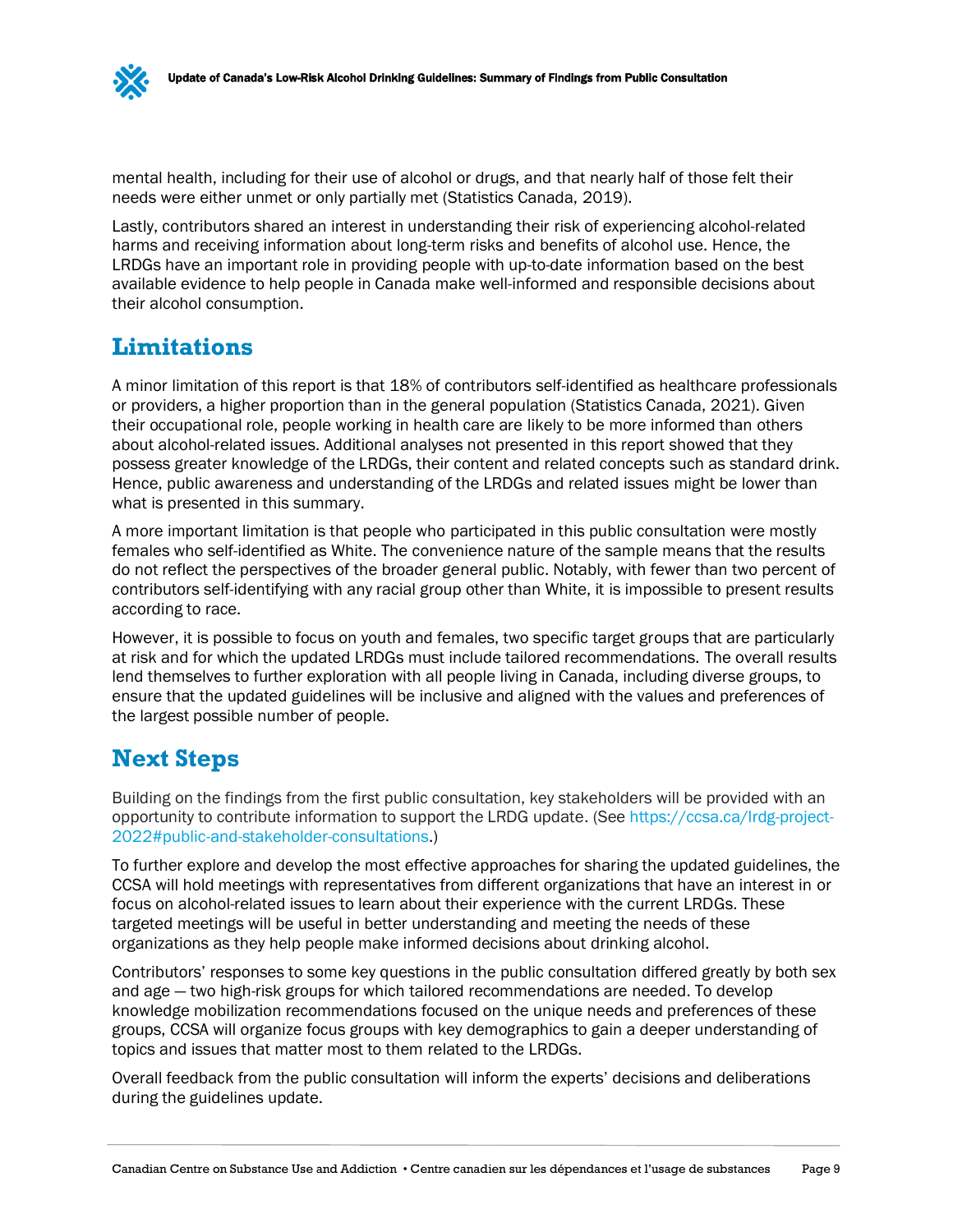

# <span id="page-11-1"></span><span id="page-11-0"></span>References

- Canadian Centre on Substance Use and Addiction. (2021). *Update of Canada's Low Risk Alcohol Drinking Guidelines: Terms of reference*. [https://www.ccsa.ca/sites/default/files/2021-](https://www.ccsa.ca/sites/default/files/2021-03/CCSA-Lower-Risk-Drinking-Guidelines-Terms-of-Reference-2021-en.pdf) [03/CCSA-Lower-Risk-Drinking-Guidelines-Terms-of-Reference-2021-en.pdf](https://www.ccsa.ca/sites/default/files/2021-03/CCSA-Lower-Risk-Drinking-Guidelines-Terms-of-Reference-2021-en.pdf)
- Canadian Centre on Substance Use and Addiction. (2018). *Canada's low-risk alcohol drinking guidelines*. [https://www.ccsa.ca/sites/default/files/2020-07/2012-Canada-Low-Risk-Alcohol-](https://www.ccsa.ca/sites/default/files/2020-07/2012-Canada-Low-Risk-Alcohol-Drinking-Guidelines-Brochure-en_0.pdf)[Drinking-Guidelines-Brochure-en\\_0.pdf](https://www.ccsa.ca/sites/default/files/2020-07/2012-Canada-Low-Risk-Alcohol-Drinking-Guidelines-Brochure-en_0.pdf)
- Findlay, L. & Arim, R. (2020). *Canadians report lower self-perceived mental health during the COVID-19 pandemic*. [https://epe.lac-bac.gc.ca/100/201/301/weekly\\_acquisitions\\_list-ef/2020/20-](https://epe.lac-bac.gc.ca/100/201/301/weekly_acquisitions_list-ef/2020/20-17/publications.gc.ca/collections/collection_2020/statcan/45-28/CS45-28-1-2020-3-eng.pdf) [17/publications.gc.ca/collections/collection\\_2020/statcan/45-28/CS45-28-1-2020-3-eng.pdf](https://epe.lac-bac.gc.ca/100/201/301/weekly_acquisitions_list-ef/2020/20-17/publications.gc.ca/collections/collection_2020/statcan/45-28/CS45-28-1-2020-3-eng.pdf)
- Guidelines International Network and McMaster University. (n.d.). *GIN-McMaster Guideline Development Checklist*.<https://cebgrade.mcmaster.ca/guidelinechecklistonline.html>
- Santé publique France et l'Institut national du cancer. (2017). *Avis d'experts relatif à l'évolution du discours public en matière de consommation d'alcool en France*. Saint-Maurice: SPF; 2017. [www.santepubliquefrance.fr/Actualites/Avis-d-experts-relatif-a-l-evolution-du-discours-public-en](http://www.santepubliquefrance.fr/Actualites/Avis-d-experts-relatif-a-l-evolution-du-discours-public-en-matiere-de-consommation-d-alcool-en-France-organise-par-Sante-publique-France-et-l-Inca)[matiere-de-consommation-d-alcool-en-France-organise-par-Sante-publique-France-et-l-Inca](http://www.santepubliquefrance.fr/Actualites/Avis-d-experts-relatif-a-l-evolution-du-discours-public-en-matiere-de-consommation-d-alcool-en-France-organise-par-Sante-publique-France-et-l-Inca)
- Statistics Canada. (2021) Table 14-10-0023-01 [Labour force characteristics by industry, annual](https://www150.statcan.gc.ca/t1/tbl1/en/tv.action?pid=1410002301)  (x [1,000\).](https://www150.statcan.gc.ca/t1/tbl1/en/tv.action?pid=1410002301) Retrieved from <https://doi.org/10.25318/1410002301-eng>
- Statistics Canada. (2019). Mental health care needs, 2018. <https://www150.statcan.gc.ca/n1/pub/82-625-x/2019001/article/00011-eng.htm>
- UK Chief Medical Officers. (2016). *Alcohol guidelines review — Report from the guidelines development group to the UK Chief Medical Officers* [https://assets.publishing.service.gov.uk/government/uploads/system/uploads/attachment\\_dat](https://assets.publishing.service.gov.uk/government/uploads/system/uploads/attachment_data/file/545739/GDG_report-Jan2016.pdf) [a/file/545739/GDG\\_report-Jan2016.pdf](https://assets.publishing.service.gov.uk/government/uploads/system/uploads/attachment_data/file/545739/GDG_report-Jan2016.pdf)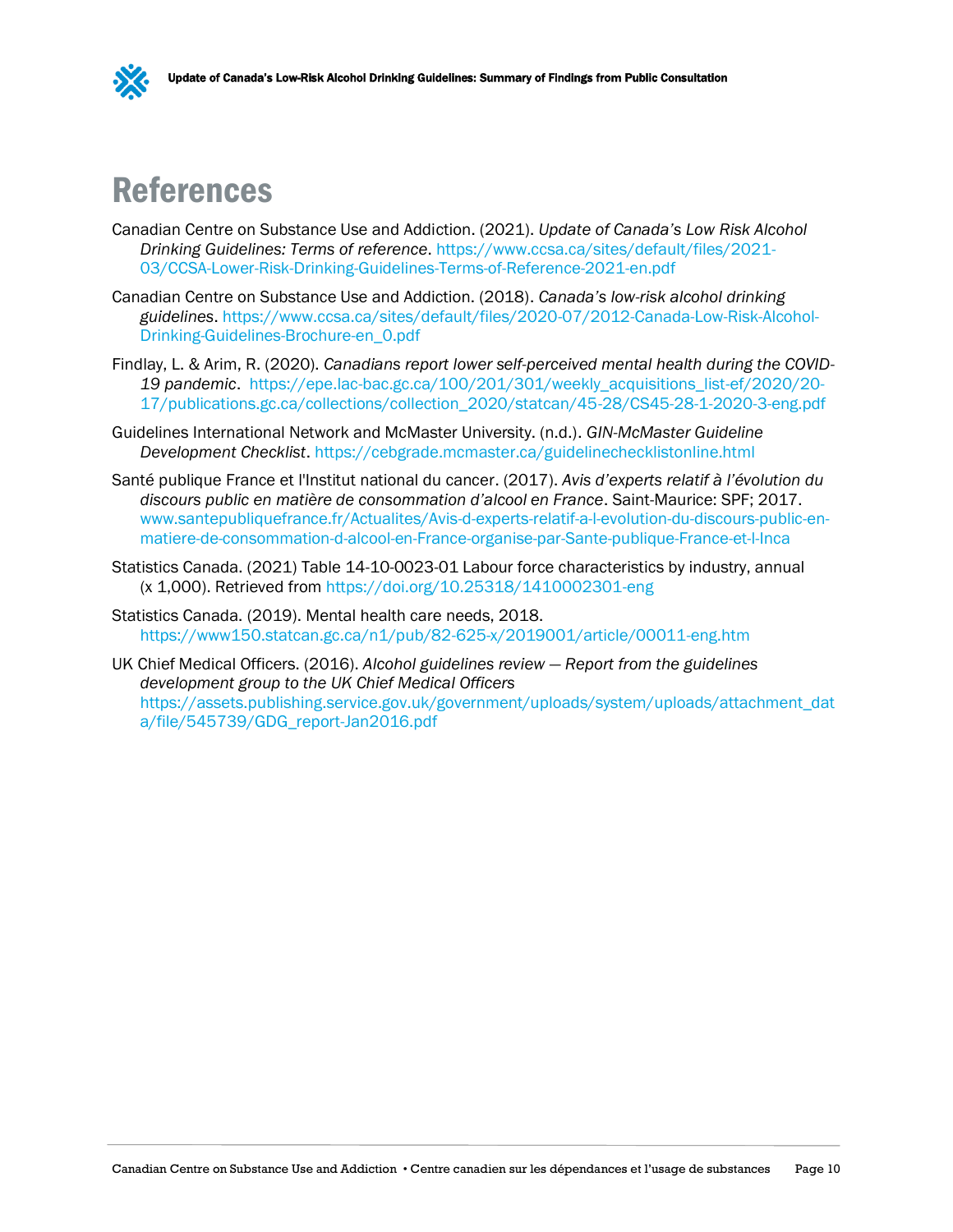

# <span id="page-12-0"></span>Appendix 1. Questionnaire

#### Q1. Please select the group or groups that best describe you.

- <span id="page-12-1"></span>General public
- Person with lived or living experience with an alcohol use disorder
- Healthcare professional or provider
- Social service provider
- Support worker or caregiver
- Member of community group working in areas related to alcohol prevention
- Public health professional or organization
- Researcher or academic
- Member or employee of alcohol industry
- Member of the armed forces
- Government official
- Other

#### Q2. What gender do you identify with?

- Woman
- Man
- Gender diverse
- Transgender
- Non-binary/Two-spirit
- Prefer not to answer
- Do not know
- Not listed

#### Q3. What sex were you assigned at birth?

- Female
- Male
- Intersex
- Prefer not to answer
- Do not know
- Not listed

#### Q4. What is your current age?

- Less than 15 years
- $\bullet$  15–17 years
- $\cdot$  18-19 years
- $\bullet$  20-24 years
- $\bullet$  25-29 years
- 30–34 years
- 35–39 years
- $\bullet$  40–44 years
- $\bullet$  45-49 years
- $\bullet$  50-54 years
- 55–59 years
- $\bullet$  60–64 years
- 65–69 years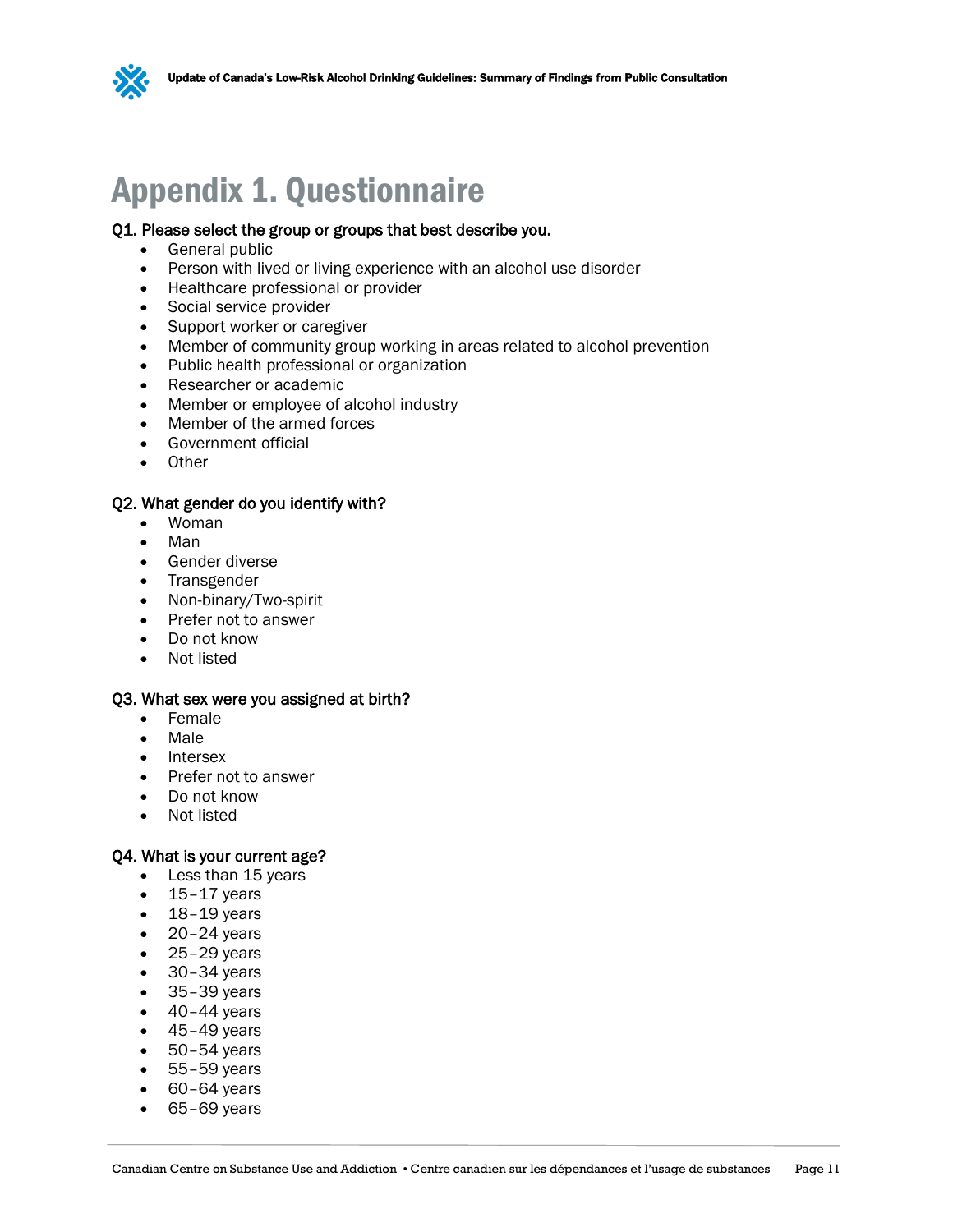

- $\bullet$  70–74 years
- 75 years and older
- Prefer not to answer
- Do not know

#### Q5. Please select the group or groups with which you identify.

- Arab
- Black
- Chinese
- Filipino
- First Nations
- Indigenous/Aboriginal (not listed above)
- Inuk (Inuit)
- Japanese
- Korean
- Latin American
- Métis
- South Asian (e.g., Indian, Pakistani, Sri Lankan)
- Southeast Asian (e.g., Vietnamese, Cambodian, Laotian, Thai)
- West Asian (e.g., Iranian, Afghan)
- White
- Prefer not to answer
- Do not know
- Not listed

#### Q6. How often did you drink alcoholic beverages during the past 12 months?

- Daily or almost daily
- 4 to 5 times a week
- 2 to 3 times a week
- Once a week
- 2 to 3 times a month
- Once a month
- Less than once a month
- Never
- Prefer not to answer
- Do not know

#### Q7. During the past 12 months, on those days when you drank alcohol, how many alcoholic drinks did you usually have?

- Less than 1 drink
- 1 drink
- 2 drinks
- 3 drinks
- 4 drinks
- 5 drinks
- 6 drinks
- 7 drinks
- 8 drinks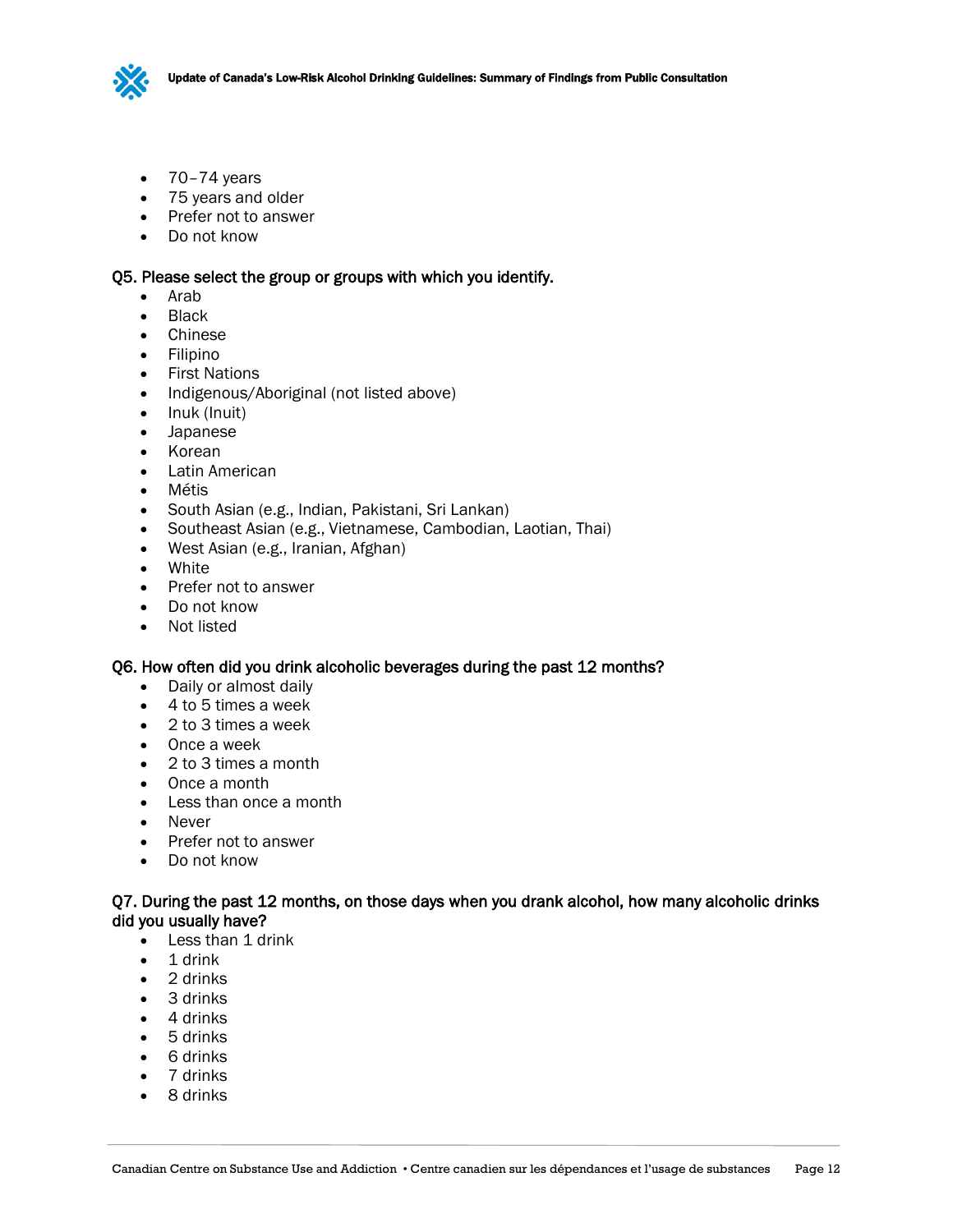

- 9 drinks
- 10 drinks
- 11 drinks
- 12 drinks or more
- Prefer not to answer
- Don't know

#### Q8. Have you heard of the Low-Risk Alcohol Drinking Guidelines?

- Yes
- No

#### Q9. How or where did you hear about the Low-Risk Alcohol Drinking Guidelines? (Select all that apply.)

- Word of mouth (friends, family, acquaintances)
- Internet ad or social media such as Facebook, Twitter, Instagram
- Newspaper, poster, brochure or flyer
- Radio or TV ad or public service announcement
- Healthcare professional or provider (for example, a family doctor, nurse, social worker, psychologist)
- Public health and healthcare organization (for example, a hospital, maternity clinic, treatment centre, peer support group)
- School, college, university
- Where I buy alcohol (liquor store, grocery store, convenience store)
- Where I buy and drink alcohol (restaurant, bar, pub)
- Label on alcohol bottle, can or box
- Prefer not to answer
- Do not know
- Other

#### Q10. Do you know the DAILY recommended limit of alcoholic drinks for your sex?

- Less than 1 drink
- 1 drink
- 2 drinks
- 3 drinks
- 4 drinks
- 5 drinks
- 6 drinks
- 7 drinks
- 8 drinks
- 9 drinks
- 10 drinks
- 11 drinks
- 12 drinks or more
- Prefer not to answer
- Don't know

#### Q11. Do you know the WEEKLY recommended limit of alcoholic drinks for your sex?

• 5 drinks or less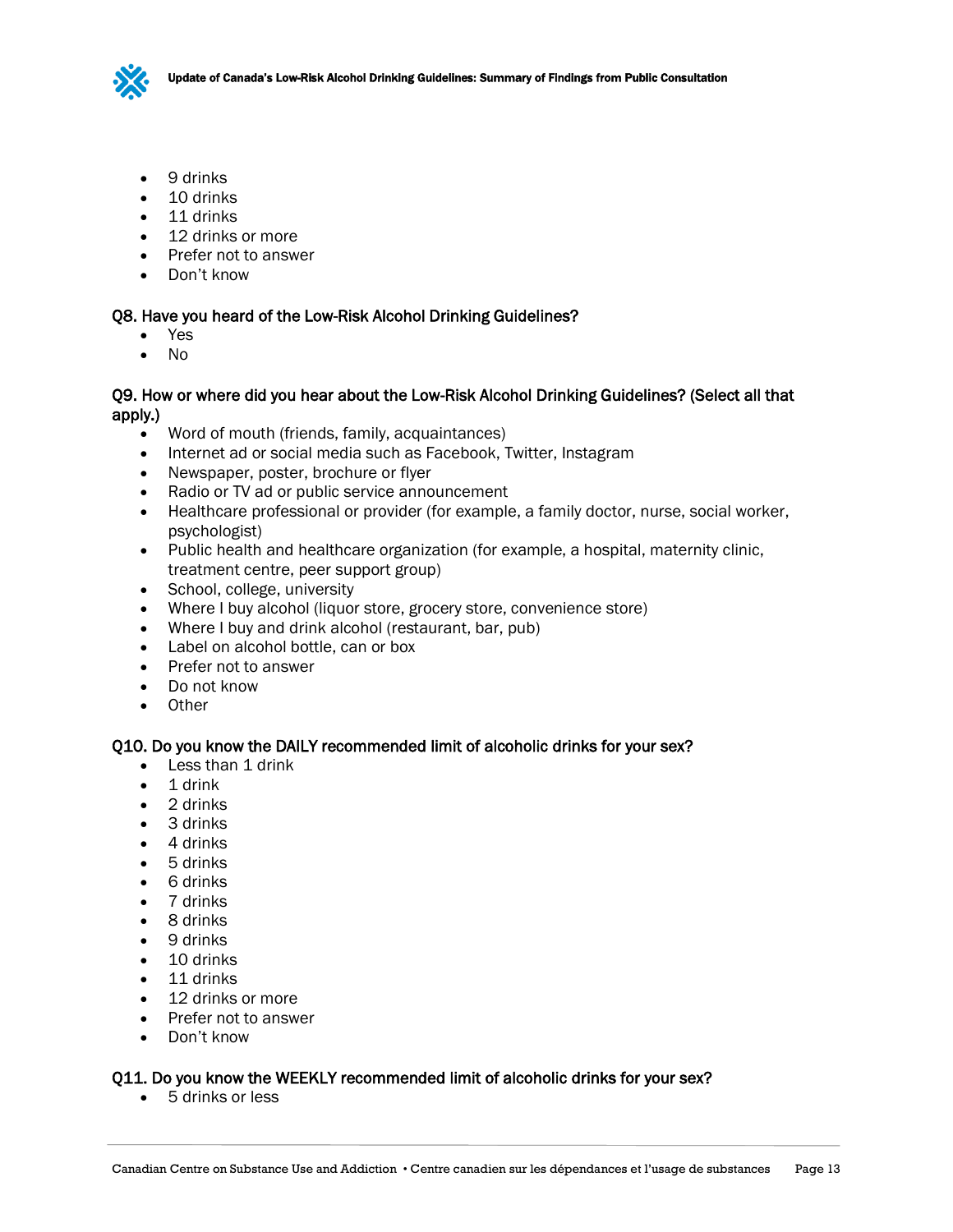

- 6 drinks
- 7 drinks
- 8 drinks
- 9 drinks
- 10 drinks
- 11 drinks
- 12 drinks
- 13 drinks
- 14 drinks
- 15 drinks
- 16 drinks
- 17 drinks
- 18 drinks
- 19 drinks
- 20 drinks
- 21 drinks
- 22 drinks
- 23 drinks
- 24 drinks
- 25 drinks
- 26 drinks
- 27 drinks
- 28 drinks
- 29 drinks
- 30 drinks or more
- Prefer not to answer
- Don't know

#### Q12. What are the main reasons that you use the Low-Risk Alcohol Drinking Guidelines?

- To get tips on how to drink more safely
- To check if I'm drinking too much alcohol
- To check how much alcohol I can drink
- To check when and where I can drink alcohol
- To get information about the immediate risks and benefits of alcohol use
- To get information about the long-term risks and benefits of alcohol use
- I have never used the Low-Risk Alcohol Drinking Guidelines
- Prefer not to answer
- Do not know
- Other

#### Q13. Based on your experience, what is the most useful purpose of the Low-Risk Alcohol Drinking Guidelines?

- To get tips on how to drink more safely
- To check if I'm drinking too much alcohol
- To check how much alcohol I can drink
- To check when and where I can drink alcohol
- To get information about the immediate risks and benefits of alcohol use
- To get information about the long-term risks and benefits of alcohol use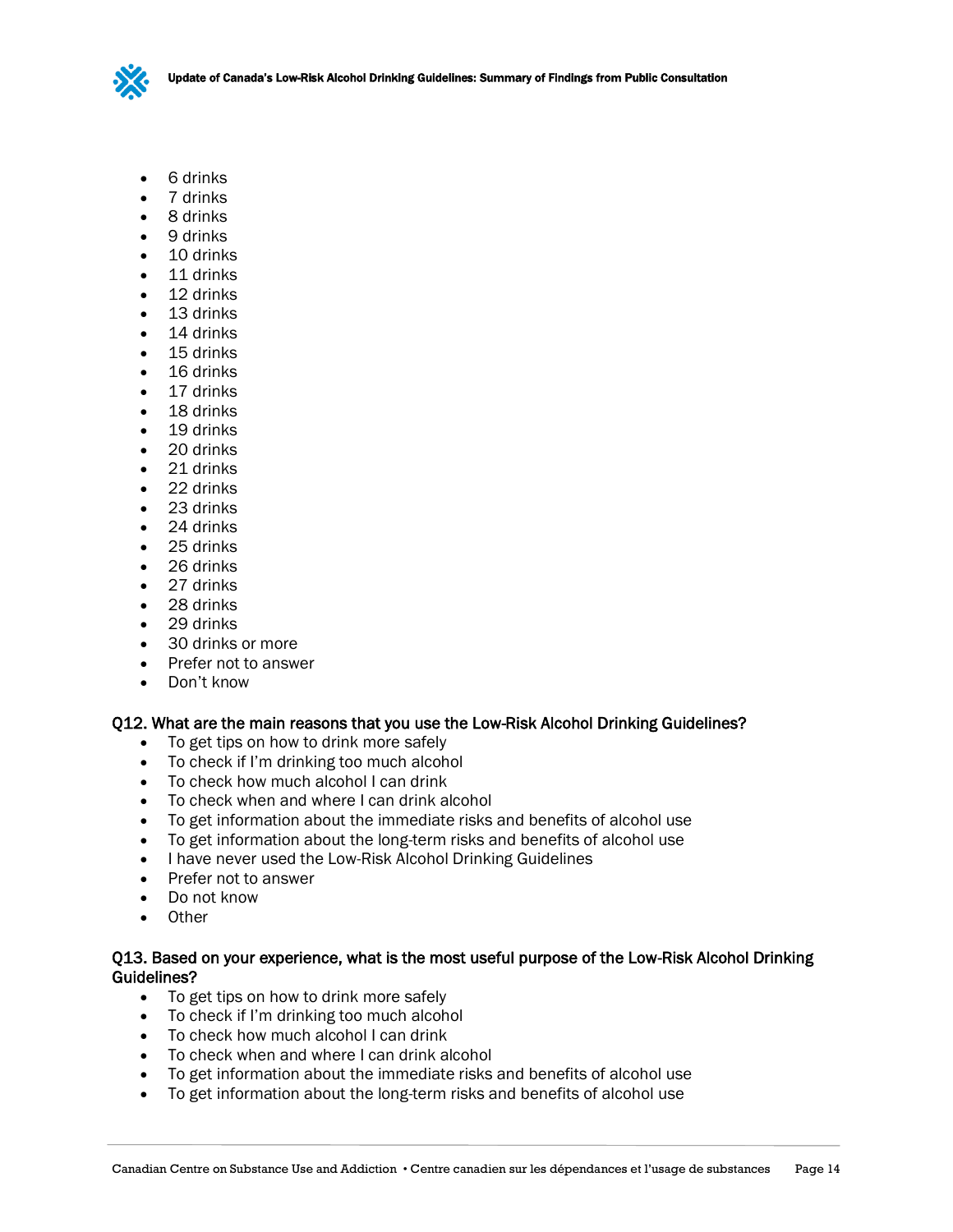

- Prefer not to answer
- Do not know
- Other

#### Q14. What are some of the challenges you faced when using the Low-Risk Alcohol Drinking Guidelines?

- The guidelines are difficult to understand
- It is not clear what a "drink" or "standard drink" is
- The standard drinks in the guidelines don't represent the types of alcoholic beverages I typically drink
- The guidelines are not realistic for me
- It is not clear if the guidelines apply to me (for example, because of my age, ethnicity or medical condition)
- Other people whose views are important to me don't really care about the guidelines
- Sometimes I don't want to follow the guidelines
- It is not clear to me what the guidelines should be used for
- Prefer not to answer
- Do not know
- Other challenge

#### Q15. Canada's Low-Risk Alcohol Drinking Guidelines define a "standard drink" as the following:

#### 15.1 How familiar are you with the concept of "standard drink"?

- Extremely familiar
- Moderately familiar
- Somewhat familiar
- Slightly familiar
- Not at all familiar
- Prefer not to answer
- Do not know

#### 15.2 How often do you count the number of "standard drinks" that you drink?

- Every time
- Almost every time
- Occasionally/Sometimes
- Almost never
- Never
- Prefer not to answer
- Do not know

#### Q16. Please tell us why you have not used Canada's Low-Risk Alcohol Drinking Guidelines.

- I don't drink alcohol
- The guidelines are difficult to understand
- It is not clear what a "drink" or "standard drink" is
- The standard drinks in the guidelines don't represent the types of alcoholic beverages I typically drink
- The suggested limits of alcohol use are too high for me
- The suggested limits of alcohol use are too low for me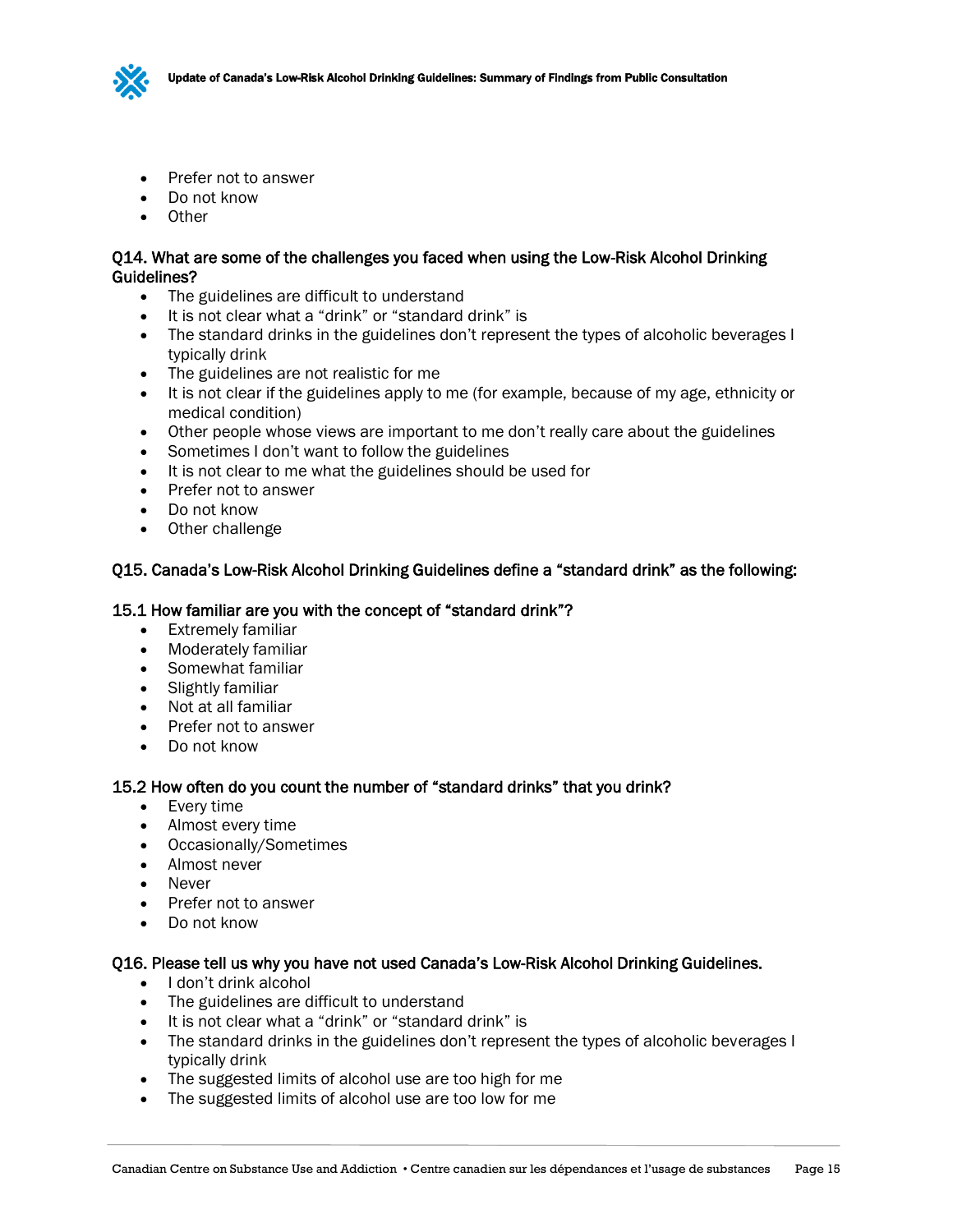

- It is not clear if the guidelines apply to me (for example, because of my age, ethnicity or medical condition)
- Other people whose views are important to me don't really care about the guidelines
- Sometimes I don't want to follow the guidelines
- It is not clear to me what the guidelines should be used for
- I drink little or in moderation
- I think it is unlikely that drinking alcohol will harm me
- I don't trust the advice from the Low-Risk Alcohol Drinking Guidelines
- Prefer not to answer
- Do not know
- Other reasons why you have not used the Low-Risk Alcohol Drinking Guidelines

#### Q17. For the first update of Canada's Low-Risk Alcohol Drinking Guidelines since 2011, what topics should we prioritize?

- The impact of drinking alcohol on your physical health (for example, the link between alcohol and cancer, cardio-vascular disease or liver disease)
- The impact of drinking alcohol on your mental health (for example, the impact of alcohol on anxiety or depression)
- How drinking alcohol can impact people's lives (for example, the link between alcohol and violence, sexual assault or work/school absenteeism)
- The impact of drinking alcohol on the fetus or unborn baby during pregnancy
- The impact of drinking alcohol on teens
- The impact of alcohol on older adults (aged 65 years and older)
- The impact of alcohol on diverse or equity-seeking groups
- How to drink alcohol more safely in specific circumstances
- Prefer not to answer
- Do not know
- Other topics to focus on

#### Q18. What do you think the Low-Risk Alcohol Drinking Guidelines should help you to achieve?

- Improve my knowledge about alcohol-related risks and benefits
- Help me to improve my health and wellness
- Help me to reduce my risk of experiencing alcohol-related harms (for example, a physical illness, a mental illness or other negative consequences associated with alcohol use)
- Help me to decide if I should drink alcohol or not
- Help me to decide how much alcohol I can drink
- Help me to decide how often I can drink alcohol
- Help me to decide when and where I can drink alcohol
- Help me to limit my alcohol consumption
- Prefer not to answer
- Do not know
- Other

### Q19. People get information about alcohol consumption in different ways. From the following list of sources, how or where did you get information about alcohol consumption in the past year?

- Word of mouth (friends, family, acquaintances)
- Internet ad or social media such as Facebook, Twitter, Instagram
- Newspaper, poster, brochure or flyer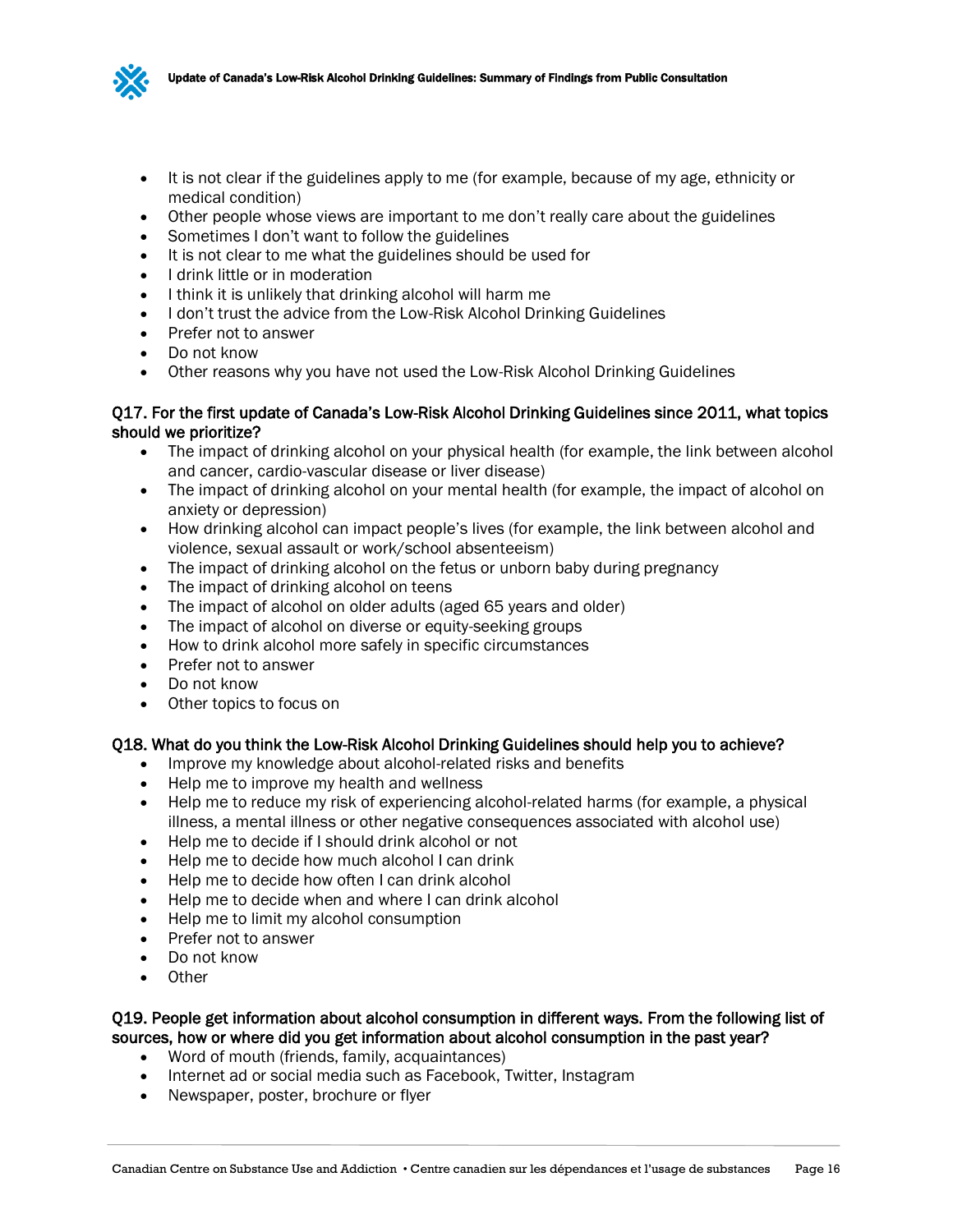

- Radio or TV ad or public service announcement
- Health care professional or provider (for example, a family doctor, nurse, social worker, psychologist)
- Public health and healthcare organization (for example, a hospital, maternity clinic, treatment centre, peer support group)
- School, college, university
- Where I buy alcohol (liquor store, grocery store, convenience store)
- Where I buy and drink alcohol (restaurant, bar, pub)
- Label on alcohol bottle, can or box
- Prefer not to answer
- Do not know
- Other

Q20. Is there anything else you would like to share with us about your experience with the Low-Risk Alcohol Drinking Guidelines? Please feel free to provide any additional comments you may have.

#### Q21. Are you interested in receiving information about the Low-Risk Alcohol Drinking Guidelines in the future? Are you interested in potentially participating in future consultations?

a. Yes

Please share your contact information with us

b. No

#### Q22. In which province or territory do you live?

- British Columbia (BC)
- Alberta (AB)
- Saskatchewan (SK)
- Manitoba (MB)
- Ontario (ON)
- Quebec (QC)
- New Brunswick (NB)
- Nova Scotia (NS)
- Prince Edward Island (PE)
- Newfoundland and Labrador (NF)
- Northwest Territories (NT)
- Yukon (YK)
- Nunavut (NU)
- Prefer not to answer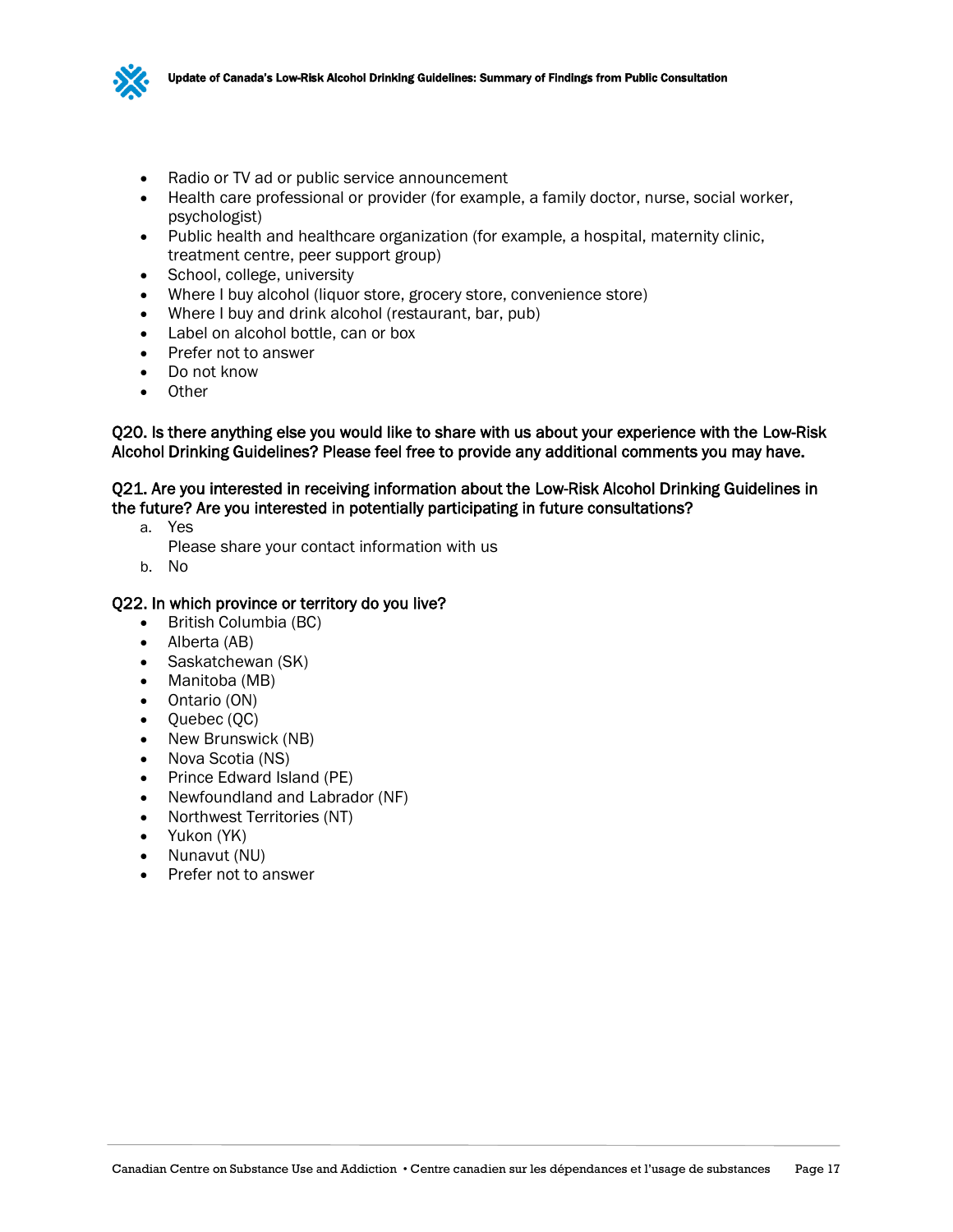# <span id="page-19-1"></span><span id="page-19-0"></span>Appendix 2. Contributors' Demographic Information

 $\mathbf{\mathbf{\infty}}$ 

| Gender                | Count |
|-----------------------|-------|
| Woman                 | 3,578 |
| Man                   | 1,020 |
| Gender diverse        | 36    |
| Transgender           | 12    |
| Non-binary/two-spirit | 64    |
| Prefer not to answer  | 46    |
| Do not know           | 12    |
| Not listed            | 24    |

| <b>Sex</b>           | Count |
|----------------------|-------|
| Female               | 3,678 |
| Male                 | 1,043 |
| Intersex             | 5     |
| Prefer not to answer | 47    |
| Do not know          | 7     |
| Not listed           | 8     |

| Age                   | Count |
|-----------------------|-------|
| Younger than 15 years |       |
| $15-17$ years         |       |
| $18-19$ years         | 64    |
| $20-24$ years         | 362   |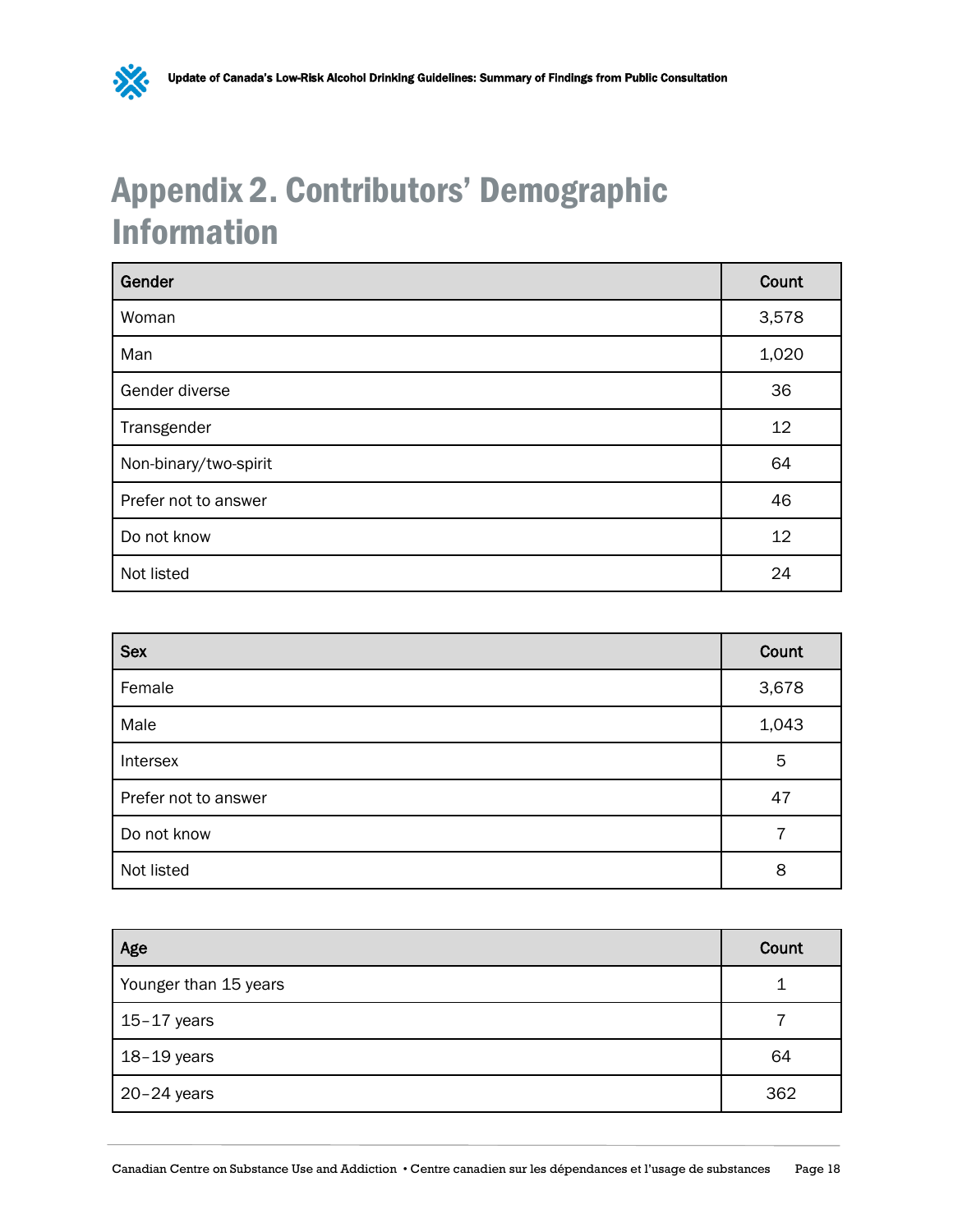

| $25-29$ years        | 754 |
|----------------------|-----|
| $30-34$ years        | 839 |
| 35-39 years          | 677 |
| $40-44$ years        | 536 |
| 45-49 years          | 380 |
| 50-54 years          | 306 |
| 55-59 years          | 285 |
| $60-64$ years        | 256 |
| 65-69 years          | 158 |
| $70-74$ years        | 90  |
| 75 years and older   | 34  |
| Prefer not to answer | 15  |
| Do not know          | 4   |

| Group                                           | Count |
|-------------------------------------------------|-------|
| Arab                                            | 27    |
| <b>Black</b>                                    | 33    |
| Chinese                                         | 55    |
| Filipino                                        | 25    |
| <b>First Nations</b>                            | 98    |
| Indigenous or Aboriginal (not otherwise listed) | 51    |
| Inuk (Inuit)                                    | 10    |
| Japanese                                        | 9     |
| Korean                                          | 6     |
| Latin American                                  | 44    |
| Métis                                           | 91    |